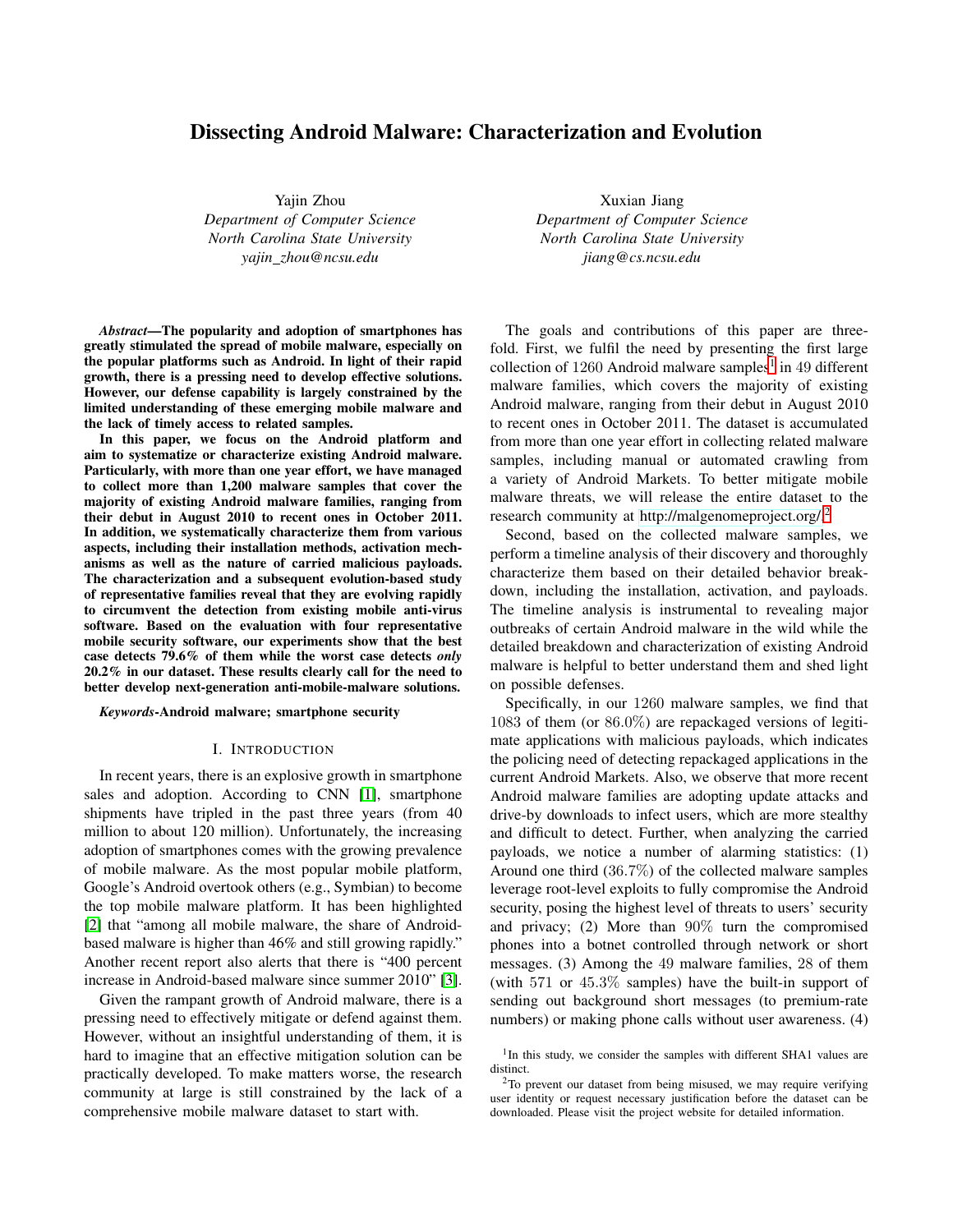Last but not least, 27 malware families (with 644 or 51.1%) samples) are harvesting user's information, including user accounts and short messages stored on the phones.

Third, we perform an evolution-based study of representative Android malware, which shows that they are rapidly evolving and existing anti-malware solutions are seriously lagging behind. For example, it is not uncommon for Android malware to have encrypted root exploits or obfuscated command and control (C&C) servers. The adoption of various sophisticated techniques greatly raises the bar for their detection. In fact, to evaluate the effectiveness of existing mobile anti-virus software, we tested our dataset with four representative ones, i.e., AVG Antivirus Free, Lookout Security & Antivirus, Norton Mobile Security Lite, and Trend Micro Mobile Security Personal Edition, all downloaded from the official Android Market (in the first week of November, 2011). Sadly, wile the best case was able to detect  $1,003$  (or  $79.6\%$ ) samples in our dataset, the worst case can only detect <sup>254</sup> (20.2%) samples. Furthermore, our analysis shows that malware authors are quickly learning from each other to create hybrid threats. For example, one recent Android malware, i.e., AnserverBot [\[4\]](#page-13-3) (reported in September 2011), is clearly inspired from Plankton [\[5\]](#page-13-4) (reported in June 2011) to have the dynamic capability of fetching and executing payload at runtime, posing significant challenges for the development of next-generation anti-mobile-malware solutions.

The rest of this paper is organized as follows: Section [II](#page-1-0) presents a timeline analysis of existing Android malware. Section [III](#page-2-0) characterizes our samples and shows a detailed breakdown of their infection behavior. After that, Section [IV](#page-9-0) presents an evolution study of representative Android malware and Section [V](#page-10-0) shows the detection results with four representative mobile anti-virus software. Section [VI](#page-11-0) discusses possible ways for future improvement, followed by a survey of related work in Section [VII.](#page-12-0) Lastly, we summarize our paper in Section [VIII.](#page-12-1)

## II. MALWARE TIMELINE

<span id="page-1-0"></span>In Table [I,](#page-1-1) we show the list of 49 Android malware families in our dataset along with the time when each particular malware family is discovered. We obtain the list by carefully examining the related security announcements, threat reports, and blog contents from existing mobile antivirus companies and active researchers [\[6\]](#page-13-5)–[\[12\]](#page-13-6) as exhaustively as possible and diligently requesting malware samples from them or actively crawling from existing official and alternative Android Markets. As of this writing, our collection is believed to reflect the state of the art of Android malware. Specifically, if we take a look at the Android malware history [\[13\]](#page-13-7) from the very first Android malware FakePlayer in August 2010 to recent ones in the end of October 2011, it spans slightly more than one year with around 52 Android malware families reported. Our dataset has 1260 samples

<span id="page-1-1"></span>

| Table I                                                                |
|------------------------------------------------------------------------|
| THE TIMELINE OF 49 ANDROID MALWARE IN OUR COLLECTION $(0^{\dagger})$ : |
| OFFICIAL ANDROID MARKET; A <sup>‡</sup> : ALTERNATIVE ANDROID MARKETS) |

| ΩŤ<br>Month<br>ΑŦ<br>FakePlayer<br>2010-08<br>6<br><b>GPSSMSSpy</b><br>2010-08<br>6<br>TapSnake<br>$\overline{2}$<br>2010-08<br>SMSReplicator<br>ī<br>$2010 - 11$<br>Geinimi<br>69<br>2010-12<br><b>ADRD</b><br>22<br>2011-02<br>$\sqrt{}$<br>Pjapps<br>58<br>2011-02<br>$\sqrt{}$<br>BgServ<br>$\overline{9}$<br>2011-03<br>$\sqrt{ }$<br>DroidDream<br>16<br>2011-03<br>Ń<br>Walkinwat<br>2011-03<br>$\overline{1}$<br>$\sqrt{}$<br>$\overline{11}$<br>2011-03<br>zHash<br>$\mathbf{v}$<br>DroidDreamLight<br>46<br>$2011 - 05$<br>$\sqrt{}$<br>Endofday<br>$\overline{1}$<br>$2011 - 05$<br>$\sqrt{2}$<br>$\overline{12}$<br>Zsone<br>$2011 - 05$<br>$\sqrt{2}$<br><b>BaseBridge</b><br>122<br>2011-06<br>$\sqrt{2}$<br>DroidKungFu1<br>2011-06<br>34<br>GGTracker<br>ī<br>2011-06<br>Ź<br>jSMSHider<br>$\overline{16}$<br>$\overline{2011-06}$<br>Plankton<br>$\overline{11}$<br>$\overline{2011-06}$<br>YZHC<br>$\overline{22}$<br>2011-06<br>$\overline{2}$<br>Crusewin<br>$\overline{2011-07}$<br>$\sqrt{}$<br>DroidKungFu2<br>$\overline{30}$<br>2011-07<br>$\sqrt{}$<br><b>GamblerSMS</b><br>$2011 - 07$<br>ī<br>$\sqrt{}$<br>GoldDream<br>47<br>2011-07<br>$\sqrt{ }$<br>$\overline{4}$<br>2011-07<br><b>HippoSMS</b><br>$\sqrt{ }$<br>$\overline{1}$<br>Lovetrap<br>2011-07<br>$\sqrt{2}$<br>Nickyspy<br>$\overline{2}$<br>2011-07<br>SndApps<br>2011-07<br>$\overline{10}$<br>2011-07<br>Zitmo<br>1<br>$2011 - 08$<br>CoinPirate<br>ī<br>Ź<br><b>DogWars</b><br>ī<br>2011-08<br>$\sqrt{}$<br>309<br>DroidKungFu3<br>$\overline{2011-08}$<br>$\sqrt{ }$<br>GingerMaster<br>$\overline{4}$<br>2011-08<br>$\sqrt{2}$<br>NickyBot<br>ī<br>2011-08<br>$\sqrt{2}$<br><b>RogueSPPush</b><br>$\overline{9}$<br>2011-08<br>j<br>AnserverBot<br>187<br>2011-09<br>$\sqrt{2}$<br>Asroot<br>$\overline{2011-09}$<br>8<br>DroidCoupon<br>2011-09<br>1<br>DroidDeluxe<br>2011-09<br>ī<br>Gone <sub>60</sub><br>9<br>2011-09<br>2011-09<br>Spitmo<br>ī<br>8<br><b>BeanBot</b><br>$2011 - 10$<br>DroidKungFu4<br>96<br>$2011 - 10$<br>$\sqrt{2}$<br>DroidKungFuSapp<br>2011-10<br>3<br>DroidKungFuUpdate<br>$2011 - 10$<br>ī<br>FakeNetflix<br>$2011 - 10$<br>1<br><b>Jifake</b><br>ī<br>$2011 - 10$<br>Ź<br>KMin<br>$\overline{52}$<br>$2011 - 10$<br>RogueLemon<br>$2011 - 10$<br>$\overline{2}$ |         |         |    | <b>Markets</b> | <b>Discovered</b> |
|------------------------------------------------------------------------------------------------------------------------------------------------------------------------------------------------------------------------------------------------------------------------------------------------------------------------------------------------------------------------------------------------------------------------------------------------------------------------------------------------------------------------------------------------------------------------------------------------------------------------------------------------------------------------------------------------------------------------------------------------------------------------------------------------------------------------------------------------------------------------------------------------------------------------------------------------------------------------------------------------------------------------------------------------------------------------------------------------------------------------------------------------------------------------------------------------------------------------------------------------------------------------------------------------------------------------------------------------------------------------------------------------------------------------------------------------------------------------------------------------------------------------------------------------------------------------------------------------------------------------------------------------------------------------------------------------------------------------------------------------------------------------------------------------------------------------------------------------------------------------------------------------------------------------------------------------------------------------------------------------------------------------------------------------------------------------------------------------------------------------------------------------------------------------------------------------------------------------------------------------------------------------------------------------|---------|---------|----|----------------|-------------------|
|                                                                                                                                                                                                                                                                                                                                                                                                                                                                                                                                                                                                                                                                                                                                                                                                                                                                                                                                                                                                                                                                                                                                                                                                                                                                                                                                                                                                                                                                                                                                                                                                                                                                                                                                                                                                                                                                                                                                                                                                                                                                                                                                                                                                                                                                                                | Malware | Samples |    |                |                   |
|                                                                                                                                                                                                                                                                                                                                                                                                                                                                                                                                                                                                                                                                                                                                                                                                                                                                                                                                                                                                                                                                                                                                                                                                                                                                                                                                                                                                                                                                                                                                                                                                                                                                                                                                                                                                                                                                                                                                                                                                                                                                                                                                                                                                                                                                                                |         |         |    |                |                   |
|                                                                                                                                                                                                                                                                                                                                                                                                                                                                                                                                                                                                                                                                                                                                                                                                                                                                                                                                                                                                                                                                                                                                                                                                                                                                                                                                                                                                                                                                                                                                                                                                                                                                                                                                                                                                                                                                                                                                                                                                                                                                                                                                                                                                                                                                                                |         |         |    |                |                   |
|                                                                                                                                                                                                                                                                                                                                                                                                                                                                                                                                                                                                                                                                                                                                                                                                                                                                                                                                                                                                                                                                                                                                                                                                                                                                                                                                                                                                                                                                                                                                                                                                                                                                                                                                                                                                                                                                                                                                                                                                                                                                                                                                                                                                                                                                                                |         |         |    |                |                   |
|                                                                                                                                                                                                                                                                                                                                                                                                                                                                                                                                                                                                                                                                                                                                                                                                                                                                                                                                                                                                                                                                                                                                                                                                                                                                                                                                                                                                                                                                                                                                                                                                                                                                                                                                                                                                                                                                                                                                                                                                                                                                                                                                                                                                                                                                                                |         |         |    |                |                   |
|                                                                                                                                                                                                                                                                                                                                                                                                                                                                                                                                                                                                                                                                                                                                                                                                                                                                                                                                                                                                                                                                                                                                                                                                                                                                                                                                                                                                                                                                                                                                                                                                                                                                                                                                                                                                                                                                                                                                                                                                                                                                                                                                                                                                                                                                                                |         |         |    |                |                   |
|                                                                                                                                                                                                                                                                                                                                                                                                                                                                                                                                                                                                                                                                                                                                                                                                                                                                                                                                                                                                                                                                                                                                                                                                                                                                                                                                                                                                                                                                                                                                                                                                                                                                                                                                                                                                                                                                                                                                                                                                                                                                                                                                                                                                                                                                                                |         |         |    |                |                   |
|                                                                                                                                                                                                                                                                                                                                                                                                                                                                                                                                                                                                                                                                                                                                                                                                                                                                                                                                                                                                                                                                                                                                                                                                                                                                                                                                                                                                                                                                                                                                                                                                                                                                                                                                                                                                                                                                                                                                                                                                                                                                                                                                                                                                                                                                                                |         |         |    |                |                   |
|                                                                                                                                                                                                                                                                                                                                                                                                                                                                                                                                                                                                                                                                                                                                                                                                                                                                                                                                                                                                                                                                                                                                                                                                                                                                                                                                                                                                                                                                                                                                                                                                                                                                                                                                                                                                                                                                                                                                                                                                                                                                                                                                                                                                                                                                                                |         |         |    |                |                   |
|                                                                                                                                                                                                                                                                                                                                                                                                                                                                                                                                                                                                                                                                                                                                                                                                                                                                                                                                                                                                                                                                                                                                                                                                                                                                                                                                                                                                                                                                                                                                                                                                                                                                                                                                                                                                                                                                                                                                                                                                                                                                                                                                                                                                                                                                                                |         |         |    |                |                   |
|                                                                                                                                                                                                                                                                                                                                                                                                                                                                                                                                                                                                                                                                                                                                                                                                                                                                                                                                                                                                                                                                                                                                                                                                                                                                                                                                                                                                                                                                                                                                                                                                                                                                                                                                                                                                                                                                                                                                                                                                                                                                                                                                                                                                                                                                                                |         |         |    |                |                   |
|                                                                                                                                                                                                                                                                                                                                                                                                                                                                                                                                                                                                                                                                                                                                                                                                                                                                                                                                                                                                                                                                                                                                                                                                                                                                                                                                                                                                                                                                                                                                                                                                                                                                                                                                                                                                                                                                                                                                                                                                                                                                                                                                                                                                                                                                                                |         |         |    |                |                   |
|                                                                                                                                                                                                                                                                                                                                                                                                                                                                                                                                                                                                                                                                                                                                                                                                                                                                                                                                                                                                                                                                                                                                                                                                                                                                                                                                                                                                                                                                                                                                                                                                                                                                                                                                                                                                                                                                                                                                                                                                                                                                                                                                                                                                                                                                                                |         |         |    |                |                   |
|                                                                                                                                                                                                                                                                                                                                                                                                                                                                                                                                                                                                                                                                                                                                                                                                                                                                                                                                                                                                                                                                                                                                                                                                                                                                                                                                                                                                                                                                                                                                                                                                                                                                                                                                                                                                                                                                                                                                                                                                                                                                                                                                                                                                                                                                                                |         |         |    |                |                   |
|                                                                                                                                                                                                                                                                                                                                                                                                                                                                                                                                                                                                                                                                                                                                                                                                                                                                                                                                                                                                                                                                                                                                                                                                                                                                                                                                                                                                                                                                                                                                                                                                                                                                                                                                                                                                                                                                                                                                                                                                                                                                                                                                                                                                                                                                                                |         |         |    |                |                   |
|                                                                                                                                                                                                                                                                                                                                                                                                                                                                                                                                                                                                                                                                                                                                                                                                                                                                                                                                                                                                                                                                                                                                                                                                                                                                                                                                                                                                                                                                                                                                                                                                                                                                                                                                                                                                                                                                                                                                                                                                                                                                                                                                                                                                                                                                                                |         |         |    |                |                   |
|                                                                                                                                                                                                                                                                                                                                                                                                                                                                                                                                                                                                                                                                                                                                                                                                                                                                                                                                                                                                                                                                                                                                                                                                                                                                                                                                                                                                                                                                                                                                                                                                                                                                                                                                                                                                                                                                                                                                                                                                                                                                                                                                                                                                                                                                                                |         |         |    |                |                   |
|                                                                                                                                                                                                                                                                                                                                                                                                                                                                                                                                                                                                                                                                                                                                                                                                                                                                                                                                                                                                                                                                                                                                                                                                                                                                                                                                                                                                                                                                                                                                                                                                                                                                                                                                                                                                                                                                                                                                                                                                                                                                                                                                                                                                                                                                                                |         |         |    |                |                   |
|                                                                                                                                                                                                                                                                                                                                                                                                                                                                                                                                                                                                                                                                                                                                                                                                                                                                                                                                                                                                                                                                                                                                                                                                                                                                                                                                                                                                                                                                                                                                                                                                                                                                                                                                                                                                                                                                                                                                                                                                                                                                                                                                                                                                                                                                                                |         |         |    |                |                   |
|                                                                                                                                                                                                                                                                                                                                                                                                                                                                                                                                                                                                                                                                                                                                                                                                                                                                                                                                                                                                                                                                                                                                                                                                                                                                                                                                                                                                                                                                                                                                                                                                                                                                                                                                                                                                                                                                                                                                                                                                                                                                                                                                                                                                                                                                                                |         |         |    |                |                   |
|                                                                                                                                                                                                                                                                                                                                                                                                                                                                                                                                                                                                                                                                                                                                                                                                                                                                                                                                                                                                                                                                                                                                                                                                                                                                                                                                                                                                                                                                                                                                                                                                                                                                                                                                                                                                                                                                                                                                                                                                                                                                                                                                                                                                                                                                                                |         |         |    |                |                   |
|                                                                                                                                                                                                                                                                                                                                                                                                                                                                                                                                                                                                                                                                                                                                                                                                                                                                                                                                                                                                                                                                                                                                                                                                                                                                                                                                                                                                                                                                                                                                                                                                                                                                                                                                                                                                                                                                                                                                                                                                                                                                                                                                                                                                                                                                                                |         |         |    |                |                   |
|                                                                                                                                                                                                                                                                                                                                                                                                                                                                                                                                                                                                                                                                                                                                                                                                                                                                                                                                                                                                                                                                                                                                                                                                                                                                                                                                                                                                                                                                                                                                                                                                                                                                                                                                                                                                                                                                                                                                                                                                                                                                                                                                                                                                                                                                                                |         |         |    |                |                   |
|                                                                                                                                                                                                                                                                                                                                                                                                                                                                                                                                                                                                                                                                                                                                                                                                                                                                                                                                                                                                                                                                                                                                                                                                                                                                                                                                                                                                                                                                                                                                                                                                                                                                                                                                                                                                                                                                                                                                                                                                                                                                                                                                                                                                                                                                                                |         |         |    |                |                   |
|                                                                                                                                                                                                                                                                                                                                                                                                                                                                                                                                                                                                                                                                                                                                                                                                                                                                                                                                                                                                                                                                                                                                                                                                                                                                                                                                                                                                                                                                                                                                                                                                                                                                                                                                                                                                                                                                                                                                                                                                                                                                                                                                                                                                                                                                                                |         |         |    |                |                   |
|                                                                                                                                                                                                                                                                                                                                                                                                                                                                                                                                                                                                                                                                                                                                                                                                                                                                                                                                                                                                                                                                                                                                                                                                                                                                                                                                                                                                                                                                                                                                                                                                                                                                                                                                                                                                                                                                                                                                                                                                                                                                                                                                                                                                                                                                                                |         |         |    |                |                   |
|                                                                                                                                                                                                                                                                                                                                                                                                                                                                                                                                                                                                                                                                                                                                                                                                                                                                                                                                                                                                                                                                                                                                                                                                                                                                                                                                                                                                                                                                                                                                                                                                                                                                                                                                                                                                                                                                                                                                                                                                                                                                                                                                                                                                                                                                                                |         |         |    |                |                   |
|                                                                                                                                                                                                                                                                                                                                                                                                                                                                                                                                                                                                                                                                                                                                                                                                                                                                                                                                                                                                                                                                                                                                                                                                                                                                                                                                                                                                                                                                                                                                                                                                                                                                                                                                                                                                                                                                                                                                                                                                                                                                                                                                                                                                                                                                                                |         |         |    |                |                   |
|                                                                                                                                                                                                                                                                                                                                                                                                                                                                                                                                                                                                                                                                                                                                                                                                                                                                                                                                                                                                                                                                                                                                                                                                                                                                                                                                                                                                                                                                                                                                                                                                                                                                                                                                                                                                                                                                                                                                                                                                                                                                                                                                                                                                                                                                                                |         |         |    |                |                   |
|                                                                                                                                                                                                                                                                                                                                                                                                                                                                                                                                                                                                                                                                                                                                                                                                                                                                                                                                                                                                                                                                                                                                                                                                                                                                                                                                                                                                                                                                                                                                                                                                                                                                                                                                                                                                                                                                                                                                                                                                                                                                                                                                                                                                                                                                                                |         |         |    |                |                   |
|                                                                                                                                                                                                                                                                                                                                                                                                                                                                                                                                                                                                                                                                                                                                                                                                                                                                                                                                                                                                                                                                                                                                                                                                                                                                                                                                                                                                                                                                                                                                                                                                                                                                                                                                                                                                                                                                                                                                                                                                                                                                                                                                                                                                                                                                                                |         |         |    |                |                   |
|                                                                                                                                                                                                                                                                                                                                                                                                                                                                                                                                                                                                                                                                                                                                                                                                                                                                                                                                                                                                                                                                                                                                                                                                                                                                                                                                                                                                                                                                                                                                                                                                                                                                                                                                                                                                                                                                                                                                                                                                                                                                                                                                                                                                                                                                                                |         |         |    |                |                   |
|                                                                                                                                                                                                                                                                                                                                                                                                                                                                                                                                                                                                                                                                                                                                                                                                                                                                                                                                                                                                                                                                                                                                                                                                                                                                                                                                                                                                                                                                                                                                                                                                                                                                                                                                                                                                                                                                                                                                                                                                                                                                                                                                                                                                                                                                                                |         |         |    |                |                   |
|                                                                                                                                                                                                                                                                                                                                                                                                                                                                                                                                                                                                                                                                                                                                                                                                                                                                                                                                                                                                                                                                                                                                                                                                                                                                                                                                                                                                                                                                                                                                                                                                                                                                                                                                                                                                                                                                                                                                                                                                                                                                                                                                                                                                                                                                                                |         |         |    |                |                   |
|                                                                                                                                                                                                                                                                                                                                                                                                                                                                                                                                                                                                                                                                                                                                                                                                                                                                                                                                                                                                                                                                                                                                                                                                                                                                                                                                                                                                                                                                                                                                                                                                                                                                                                                                                                                                                                                                                                                                                                                                                                                                                                                                                                                                                                                                                                |         |         |    |                |                   |
|                                                                                                                                                                                                                                                                                                                                                                                                                                                                                                                                                                                                                                                                                                                                                                                                                                                                                                                                                                                                                                                                                                                                                                                                                                                                                                                                                                                                                                                                                                                                                                                                                                                                                                                                                                                                                                                                                                                                                                                                                                                                                                                                                                                                                                                                                                |         |         |    |                |                   |
|                                                                                                                                                                                                                                                                                                                                                                                                                                                                                                                                                                                                                                                                                                                                                                                                                                                                                                                                                                                                                                                                                                                                                                                                                                                                                                                                                                                                                                                                                                                                                                                                                                                                                                                                                                                                                                                                                                                                                                                                                                                                                                                                                                                                                                                                                                |         |         |    |                |                   |
|                                                                                                                                                                                                                                                                                                                                                                                                                                                                                                                                                                                                                                                                                                                                                                                                                                                                                                                                                                                                                                                                                                                                                                                                                                                                                                                                                                                                                                                                                                                                                                                                                                                                                                                                                                                                                                                                                                                                                                                                                                                                                                                                                                                                                                                                                                |         |         |    |                |                   |
|                                                                                                                                                                                                                                                                                                                                                                                                                                                                                                                                                                                                                                                                                                                                                                                                                                                                                                                                                                                                                                                                                                                                                                                                                                                                                                                                                                                                                                                                                                                                                                                                                                                                                                                                                                                                                                                                                                                                                                                                                                                                                                                                                                                                                                                                                                |         |         |    |                |                   |
|                                                                                                                                                                                                                                                                                                                                                                                                                                                                                                                                                                                                                                                                                                                                                                                                                                                                                                                                                                                                                                                                                                                                                                                                                                                                                                                                                                                                                                                                                                                                                                                                                                                                                                                                                                                                                                                                                                                                                                                                                                                                                                                                                                                                                                                                                                |         |         |    |                |                   |
|                                                                                                                                                                                                                                                                                                                                                                                                                                                                                                                                                                                                                                                                                                                                                                                                                                                                                                                                                                                                                                                                                                                                                                                                                                                                                                                                                                                                                                                                                                                                                                                                                                                                                                                                                                                                                                                                                                                                                                                                                                                                                                                                                                                                                                                                                                |         |         |    |                |                   |
|                                                                                                                                                                                                                                                                                                                                                                                                                                                                                                                                                                                                                                                                                                                                                                                                                                                                                                                                                                                                                                                                                                                                                                                                                                                                                                                                                                                                                                                                                                                                                                                                                                                                                                                                                                                                                                                                                                                                                                                                                                                                                                                                                                                                                                                                                                |         |         |    |                |                   |
|                                                                                                                                                                                                                                                                                                                                                                                                                                                                                                                                                                                                                                                                                                                                                                                                                                                                                                                                                                                                                                                                                                                                                                                                                                                                                                                                                                                                                                                                                                                                                                                                                                                                                                                                                                                                                                                                                                                                                                                                                                                                                                                                                                                                                                                                                                |         |         |    |                |                   |
|                                                                                                                                                                                                                                                                                                                                                                                                                                                                                                                                                                                                                                                                                                                                                                                                                                                                                                                                                                                                                                                                                                                                                                                                                                                                                                                                                                                                                                                                                                                                                                                                                                                                                                                                                                                                                                                                                                                                                                                                                                                                                                                                                                                                                                                                                                |         |         |    |                |                   |
|                                                                                                                                                                                                                                                                                                                                                                                                                                                                                                                                                                                                                                                                                                                                                                                                                                                                                                                                                                                                                                                                                                                                                                                                                                                                                                                                                                                                                                                                                                                                                                                                                                                                                                                                                                                                                                                                                                                                                                                                                                                                                                                                                                                                                                                                                                |         |         |    |                |                   |
|                                                                                                                                                                                                                                                                                                                                                                                                                                                                                                                                                                                                                                                                                                                                                                                                                                                                                                                                                                                                                                                                                                                                                                                                                                                                                                                                                                                                                                                                                                                                                                                                                                                                                                                                                                                                                                                                                                                                                                                                                                                                                                                                                                                                                                                                                                |         |         |    |                |                   |
|                                                                                                                                                                                                                                                                                                                                                                                                                                                                                                                                                                                                                                                                                                                                                                                                                                                                                                                                                                                                                                                                                                                                                                                                                                                                                                                                                                                                                                                                                                                                                                                                                                                                                                                                                                                                                                                                                                                                                                                                                                                                                                                                                                                                                                                                                                |         |         |    |                |                   |
|                                                                                                                                                                                                                                                                                                                                                                                                                                                                                                                                                                                                                                                                                                                                                                                                                                                                                                                                                                                                                                                                                                                                                                                                                                                                                                                                                                                                                                                                                                                                                                                                                                                                                                                                                                                                                                                                                                                                                                                                                                                                                                                                                                                                                                                                                                |         |         |    |                |                   |
|                                                                                                                                                                                                                                                                                                                                                                                                                                                                                                                                                                                                                                                                                                                                                                                                                                                                                                                                                                                                                                                                                                                                                                                                                                                                                                                                                                                                                                                                                                                                                                                                                                                                                                                                                                                                                                                                                                                                                                                                                                                                                                                                                                                                                                                                                                |         |         |    |                |                   |
|                                                                                                                                                                                                                                                                                                                                                                                                                                                                                                                                                                                                                                                                                                                                                                                                                                                                                                                                                                                                                                                                                                                                                                                                                                                                                                                                                                                                                                                                                                                                                                                                                                                                                                                                                                                                                                                                                                                                                                                                                                                                                                                                                                                                                                                                                                |         |         |    |                |                   |
|                                                                                                                                                                                                                                                                                                                                                                                                                                                                                                                                                                                                                                                                                                                                                                                                                                                                                                                                                                                                                                                                                                                                                                                                                                                                                                                                                                                                                                                                                                                                                                                                                                                                                                                                                                                                                                                                                                                                                                                                                                                                                                                                                                                                                                                                                                |         |         |    |                |                   |
|                                                                                                                                                                                                                                                                                                                                                                                                                                                                                                                                                                                                                                                                                                                                                                                                                                                                                                                                                                                                                                                                                                                                                                                                                                                                                                                                                                                                                                                                                                                                                                                                                                                                                                                                                                                                                                                                                                                                                                                                                                                                                                                                                                                                                                                                                                | Total   | 1260    | 14 | 44             |                   |

in 49 different malware families, indicating a very decent coverage of existing Android malware.

For each malware family, we also report in the table the number of samples in our collection and differentiate the sources where the malware was discovered, i.e., from either the official or alternative Android Markets. To eliminate possible false positive in our dataset, we run our collection through existing mobile anti-virus software for confirmation (Section [V\)](#page-10-0). If there is any miss from existing mobile antivirus security software, we will manually verify the sample and confirm it is indeed a malware.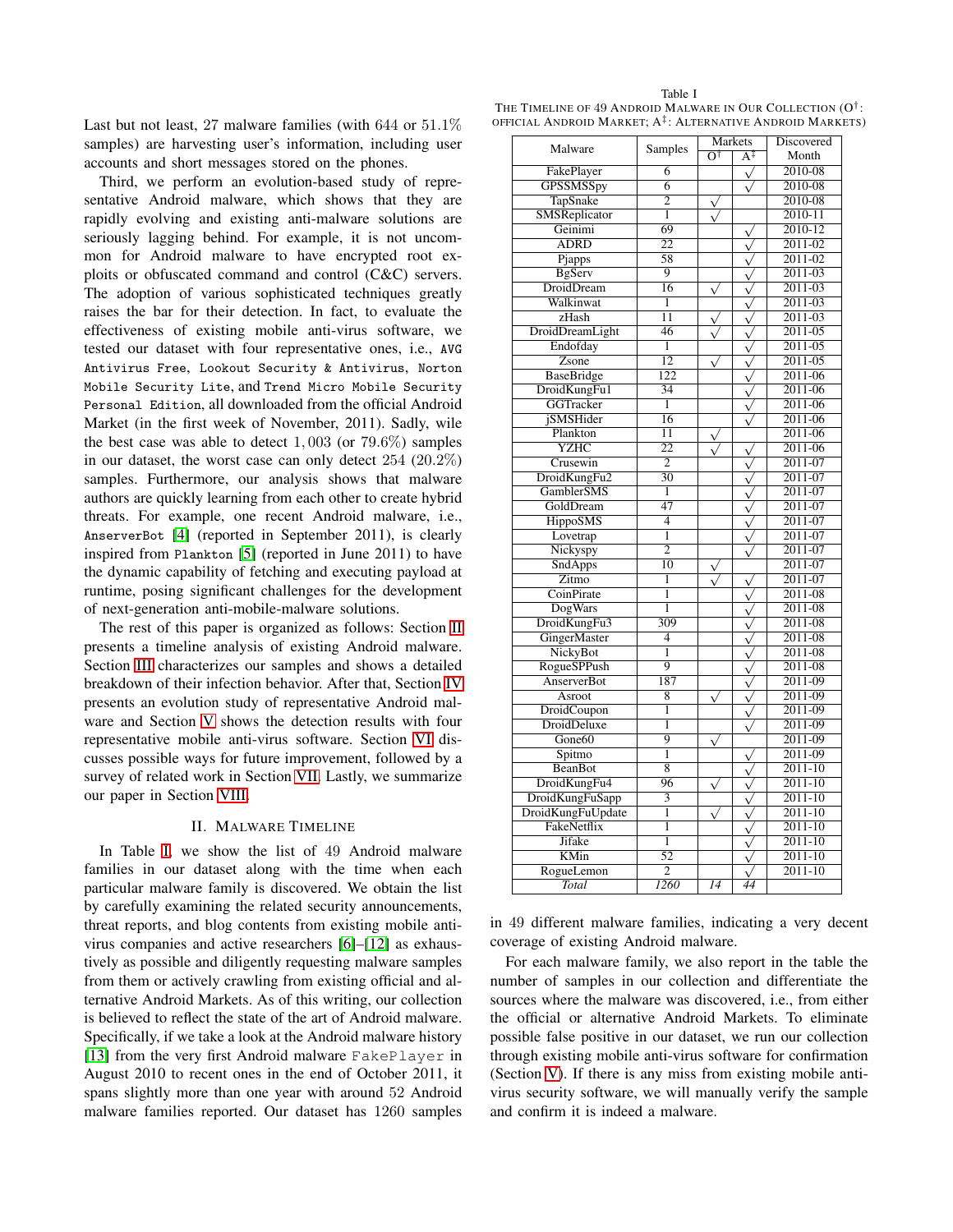<span id="page-2-1"></span>



(a) The Monthly Breakdown of New Android Malware Families

<span id="page-2-2"></span>(b) The Cumulative Growth of New Malware Samples in Our Collection

Figure 1. The Android Malware Growth in 2010-2011

To better illustrate the malware growth, we show in Figures [1\(a\)](#page-2-1) and [1\(b\)](#page-2-2) the monthly breakdown of new Android malware families and the cumulative monthly growth of malware samples in our dataset. Consistent with others [\[2\]](#page-13-1) [\[3\]](#page-13-2), starting summer 2011, the Android malware has indeed increased dramatically, reflected in the rapid emergence of new malware families as well as different variants of the same type. In fact, the number of new Android malware in July 2011 alone already exceeds the total number in the whole year of 2010. Figure [1\(b\)](#page-2-2) further reveals two major Android malware outbreaks, including DroidKungFu (starting June, 2011) and AnserverBot (starting September, 2011). Among these <sup>1260</sup> samples in our collection, <sup>37</sup>.5% of them are related to DroidKungFu [\[14\]](#page-13-8) and its variants; <sup>14</sup>.8% are AnserverBot [\[4\]](#page-13-3). Both of them are still actively evolving to evade the detection from existing anti-virus software – a subject we will dive into in Section [IV.](#page-9-0)

## III. MALWARE CHARACTERIZATION

<span id="page-2-0"></span>In this section, we present a systematic characterization of existing Android malware, ranging from their installation, activation, to the carried malicious payloads.

#### *A. Malware Installation*

By manually analyzing malware samples in our collection, we categorize existing ways Android malware use to install onto user phones and generalize them into three main social engineering-based techniques, i.e., *repackaging*, *update attack*, and *drive-by download*. These techniques are not mutually exclusive as different variants of the same type may use different techniques to entice users for downloading.

1) Repackaging Repackaging is one of the most common techniques malware authors use to piggyback malicious payloads into popular applications (or simply apps). In essence, malware authors may locate and download popular apps, disassemble them, enclose malicious payloads, and then re-assemble and submit the new apps to official and/or alternative Android Markets. Users could be vulnerable by being enticed to download and install these infected apps.

To quantify the use of repackaging technique among our collection, we take the following approach: if a sample shares the same package name with an app in the official Android Market, we then download the official app (if free) and manually compare the difference, which typically contains the malicious payload added by malware authors. If the original app is not available, we choose to disassemble the malware sample and manually determine whether the malicious payload is a natural part of the main functionality of the host app. If not, it is considered as repackaged app.

In total, among the 1260 malware samples, 1083 of them (or  $86.0\%$ ) are repackaged. By further classifying them based on each individual family (Table [II\)](#page-3-0), we find that within the total 49 families in our collection, 25 of them infect users by these repackaged apps while 25 of them are standalone apps where most of them are designed to be spyware in the first place. One malware family, i.e., GoldDream, utilizes both for its infection.

Among the 1083 repackaged apps, we find that malware authors have chosen a variety of apps for repackaging, including paid apps, popular game apps, powerful utility apps (including security updates), as well as porn-related apps. For instance, one AnserverBot malware sample (SHA1: ef140ab1ad04bd9e52c8c5f2fb6440f3a9ebe8ea) repackaged a paid app com.camelgames.mxmotor available on the official Android Market. Another BgServ [\[15\]](#page-13-9) malware sample (SHA1: bc2dedad0507a916604f86167a9fa306939e2080) repackaged the security tool released by Google to remove DroidDream from infected phones.

Also, possibly due to the attempt to hide piggybacked malicious payloads, malware authors tend to use the class-file names which look legitimate and benign. For example, AnserverBot malware uses a package name com.sec.android.provider.drm for its payload, which looks like a module that provides legitimate DRM functionality. The first version of DroidKungFu chooses to use com.google.ssearch to disguise as the Google search module and its follow-up versions use com.google.update to pretend to be an official Google update.

It is interesting to note that one malware family – jSMSHider – uses a publicly available private key (serial number: b3998086d056cffa) that is distributed in the Android Open Source Project (AOSP). The current Android security model allows the apps signed with the same platform key of the phone firmware to request the permissions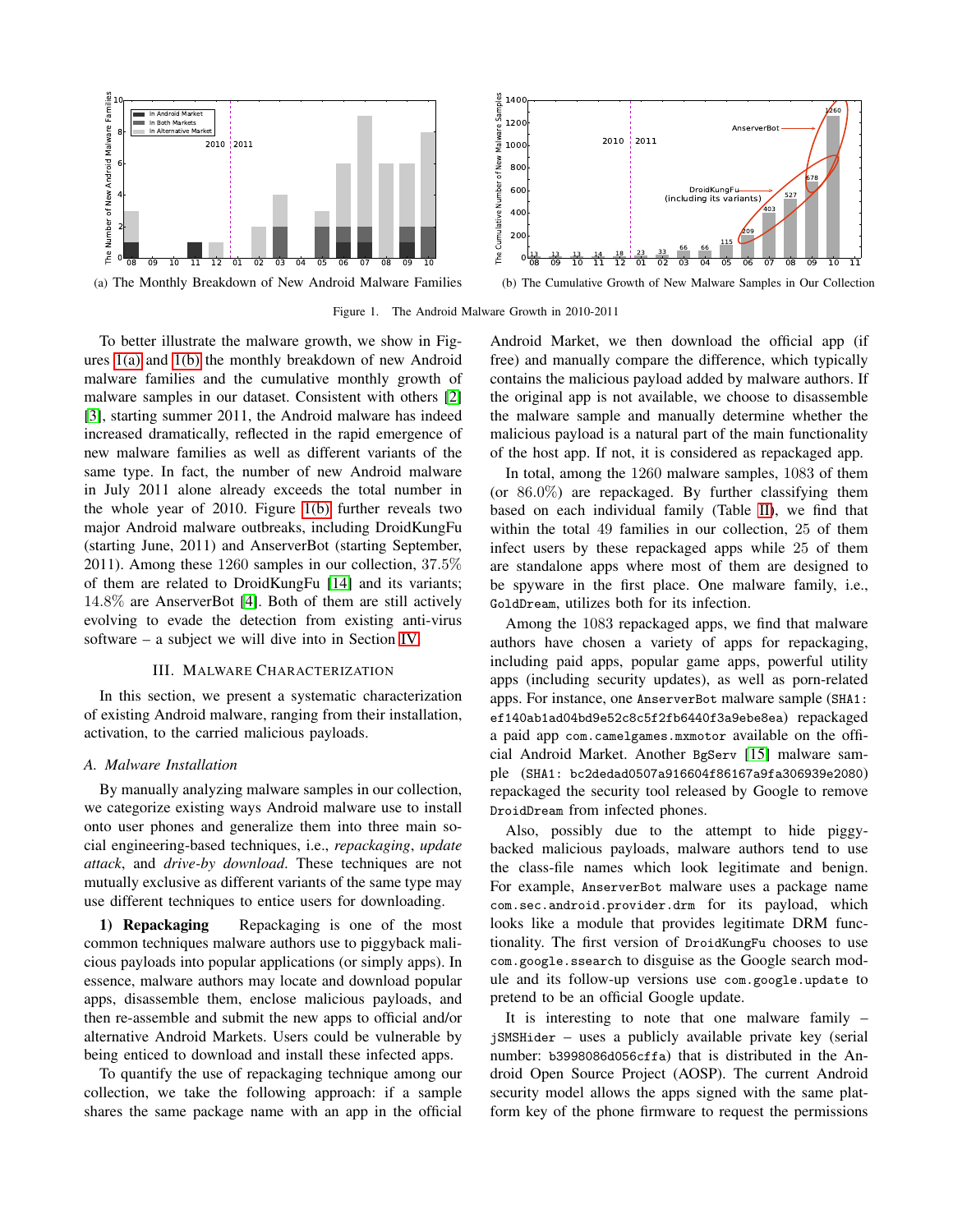<span id="page-3-0"></span>

|                    |                 |                | Installation         |                 |              |                 |                |                  | Activation     |                 |                |                          |                |
|--------------------|-----------------|----------------|----------------------|-----------------|--------------|-----------------|----------------|------------------|----------------|-----------------|----------------|--------------------------|----------------|
|                    | Repackaging     | Update         | Drive-by<br>Download | Standalone      | <b>BOOT</b>  | <b>SMS</b>      | <b>NET</b>     | <b>CALL</b>      | <b>USB</b>     | <b>PKG</b>      | <b>BATT</b>    | <b>SYS</b>               | <b>MAIN</b>    |
| <b>ADRD</b>        | $\sqrt{}$       |                |                      |                 | $\sqrt{}$    |                 | $\sqrt{}$      | $\sqrt{}$        |                |                 |                |                          |                |
| AnserverBot        | $\sqrt{}$       | $\sqrt{}$      |                      |                 | $\sqrt{}$    | $\sqrt{}$       | $\sqrt{}$      |                  | $\sqrt{}$      |                 | $\sqrt{}$      | $\sqrt{}$                |                |
| Asroot             |                 |                |                      | $\checkmark$    |              |                 |                |                  |                |                 |                |                          |                |
| <b>BaseBridge</b>  | $\sqrt{}$       | $\sqrt{}$      |                      |                 | $\sqrt{}$    | $\sqrt{}$       | $\sqrt{}$      |                  |                |                 | $\sqrt{}$      | $\sqrt{}$                |                |
| <b>BeanBot</b>     | $\sqrt{}$       |                |                      |                 |              | $\sqrt{}$       |                | $\sqrt{}$        |                |                 |                |                          |                |
| <b>BgServ</b>      | $\sqrt{}$       |                |                      |                 | $\sqrt{}$    | $\sqrt{}$       |                |                  |                |                 |                |                          | $\sqrt{}$      |
| CoinPirate         | $\sqrt{ }$      |                |                      |                 | $\sqrt{}$    | $\sqrt{}$       |                |                  |                |                 |                |                          |                |
| Crusewin           |                 |                |                      | $\sqrt{}$       | $\checkmark$ | $\sqrt{}$       |                |                  |                |                 |                |                          |                |
| <b>DogWars</b>     | $\sqrt{}$       |                |                      |                 |              |                 |                |                  |                |                 |                |                          |                |
| DroidCoupon        | $\checkmark$    |                |                      |                 | $\sqrt{}$    |                 | $\sqrt{}$      | $\sqrt{}$        |                | $\sqrt{}$       |                |                          |                |
| DroidDeluxe        |                 |                |                      | $\checkmark$    |              |                 |                |                  |                |                 |                |                          |                |
| DroidDream         | $\sqrt{}$       |                |                      |                 |              |                 |                |                  |                |                 |                |                          | $\sqrt{}$      |
| DroidDreamLight    | $\sqrt{}$       |                |                      |                 | $\sqrt{}$    |                 |                | $\sqrt{}$        |                |                 |                |                          |                |
| DroidKungFu1       | $\sqrt{}$       |                |                      |                 | $\sqrt{}$    |                 |                |                  |                |                 | $\sqrt{}$      | $\sqrt{}$                |                |
| DroidKungFu2       | $\sqrt{}$       |                |                      |                 | $\sqrt{}$    |                 |                |                  |                |                 | $\sqrt{}$      | $\sqrt{}$                |                |
| DroidKungFu3       | $\sqrt{}$       |                |                      |                 | $\sqrt{}$    |                 |                |                  |                |                 | $\sqrt{}$      | $\sqrt{}$                |                |
| DroidKungFu4       | $\sqrt{}$       |                |                      |                 | $\sqrt{}$    |                 |                |                  |                |                 | $\sqrt{}$      | $\sqrt{}$                |                |
| DroidKungFuSapp    | $\sqrt{}$       |                |                      |                 | $\sqrt{}$    |                 |                |                  |                |                 |                | $\checkmark$             |                |
| DroidKungFuUpdate  | $\sqrt{}$       | $\sqrt{}$      |                      |                 |              |                 |                |                  |                |                 |                |                          |                |
| Endofday           | $\sqrt{}$       |                |                      |                 | $\sqrt{}$    | $\checkmark$    |                |                  |                |                 |                |                          |                |
| FakeNetflix        |                 |                |                      | $\sqrt{}$       |              |                 |                |                  |                |                 |                |                          |                |
| FakePlayer         |                 |                |                      | $\sqrt{}$       |              |                 |                |                  |                |                 |                |                          |                |
| <b>GamblerSMS</b>  |                 |                |                      | $\sqrt{}$       | $\sqrt{}$    |                 |                |                  |                |                 |                |                          |                |
| Geinimi            | $\sqrt{}$       |                |                      |                 | $\sqrt{}$    | $\sqrt{}$       |                |                  |                |                 |                |                          |                |
| GGTracker          |                 |                | $\sqrt{}$            | $\sqrt{}$       | $\sqrt{}$    | $\sqrt{}$       |                |                  |                |                 | $\sqrt{}$      |                          |                |
| GingerMaster       | $\sqrt{}$       |                |                      |                 | $\sqrt{}$    |                 |                |                  |                |                 |                |                          |                |
| GoldDream          |                 |                |                      | $\sqrt{}$       | $\checkmark$ | $\sqrt{}$       |                | $\sqrt{}$        |                |                 |                |                          |                |
| Gone <sub>60</sub> |                 |                |                      | $\sqrt{}$       |              |                 |                |                  |                |                 |                |                          |                |
| <b>GPSSMSSpy</b>   |                 |                |                      |                 |              | $\sqrt{}$       |                |                  |                |                 |                |                          |                |
| HippoSMS           |                 |                |                      | $\sqrt{}$       | $\sqrt{}$    | $\sqrt{}$       |                |                  |                |                 |                |                          |                |
| Jifake             | $\sqrt{}$       |                | $\sqrt{}$            |                 |              |                 |                |                  |                |                 |                |                          | $\checkmark$   |
| jSMSHider          | $\sqrt{}$       |                |                      |                 |              |                 |                |                  |                |                 |                |                          | $\sqrt{}$      |
| <b>KMin</b>        | $\sqrt{ }$      |                |                      |                 |              |                 |                |                  |                | $\sqrt{}$       |                |                          |                |
| Lovetrap           |                 |                |                      | $\sqrt{}$       | $\sqrt{}$    |                 |                |                  |                |                 |                |                          |                |
| NickyBot           |                 |                |                      | $\sqrt{}$       | $\sqrt{}$    | $\sqrt{}$       |                |                  |                |                 |                |                          |                |
|                    |                 |                |                      | $\sqrt{}$       | $\sqrt{}$    | $\sqrt{}$       |                |                  |                |                 |                |                          |                |
| Nickyspy<br>Pjapps |                 |                |                      | $\sqrt{}$       | $\sqrt{}$    |                 |                |                  |                |                 |                |                          |                |
| Plankton           | $\checkmark$    |                |                      |                 | $\sqrt{}$    | $\checkmark$    |                |                  |                |                 |                | $\sqrt{}$                |                |
| RogueLemon         |                 | $\sqrt{}$      |                      | $\sqrt{}$       |              |                 |                |                  |                |                 |                |                          |                |
| RogueSPPush        |                 |                |                      | $\sqrt{}$       |              | $\sqrt{}$       |                |                  |                |                 |                |                          |                |
| SMSReplicator      |                 |                |                      | $\sqrt{}$       |              | $\sqrt{}$       |                |                  |                |                 |                |                          |                |
|                    |                 |                |                      | $\sqrt{}$       |              | $\checkmark$    |                |                  |                |                 |                |                          |                |
| SndApps            |                 |                |                      | $\sqrt{}$       | $\sqrt{}$    |                 |                |                  |                |                 |                |                          |                |
| Spitmo             |                 |                | $\sqrt{}$            | $\checkmark$    |              | $\sqrt{}$       |                | $\sqrt{}$        |                |                 |                |                          |                |
| TapSnake           |                 |                |                      | $\sqrt{}$       | $\sqrt{}$    |                 |                |                  |                |                 |                |                          |                |
| Walkinwat          |                 |                |                      | $\sqrt{}$       |              |                 |                |                  |                |                 |                |                          |                |
| <b>YZHC</b>        |                 |                |                      | $\sqrt{}$       | $\sqrt{}$    |                 |                |                  |                |                 |                |                          |                |
| zHash              |                 |                |                      | $\sqrt{}$       | $\sqrt{}$    |                 |                |                  |                |                 |                |                          |                |
| Zitmo              |                 |                | $\sqrt{}$            | $\sqrt{}$       |              | $\sqrt{}$       |                |                  |                |                 |                |                          |                |
| Zsone              | $\sqrt{}$       |                |                      |                 |              | $\sqrt{}$       |                |                  |                |                 |                |                          | $\sqrt{}$      |
| number of families | $\overline{25}$ | $\overline{4}$ | $\overline{4}$       | $\overline{25}$ | 29           | $\overline{21}$ | $\overline{4}$ | $\overline{6}$   | $\overline{I}$ | $\overline{2}$  | $\overline{s}$ | $\overline{\mathcal{S}}$ | $\overline{5}$ |
| number of samples  | 1083            | 85             | $\overline{4}$       | 177             | 1050         | 398             | 288            | $\overline{112}$ | 187            | $\overline{17}$ | 725            | 782                      | 56             |

Table II AN OVERVIEW OF EXISTING ANDROID MALWARE (PART I: INSTALLATION AND ACTIVATION)

which are otherwise not available to normal third-party apps. One such permission includes the installation of additional apps without user intervention. Unfortunately, a few (earlier) popular custom firmware images were signed by the default key distributed in AOSP. As a result, the jSMSHiderinfected apps may obtain privileged permissions to perform dangerous operations without user's awareness.

2) Update Attack The first technique typically piggybacks the entire malicious payloads into host apps, which could potentially expose their presence. The second technique makes it difficult for detection. Specifically, it may still repackage popular apps. But instead of enclosing the payload as a whole, it only includes an update component that will fetch or download the malicious payloads at runtime. As a result, a static scanning of host apps may fail to capture the malicious payloads. In our dataset, there are four malware families, i.e., BaseBridge, DroidKungFuUpdate, AnserverBot, and Plankton, that adopt this attack (Table [II\)](#page-3-0).

The BaseBridge malware has a number of variants. While some embed root exploits that allow for silent installation of additional apps without user intervention, we here focus on other variants that use the update attacks without root exploits. Specifically, when a BaseBridge-infected app runs, it will check whether an update dialogue needs to be displayed. If yes, by essentially saying that a new version is available, the user will be offered to install the updated version (Figure [2\(a\)\)](#page-4-0). (The new version is actually stored in the host app as a resource or asset file.) If the user accepts, an "updated" version with the malicious payload will then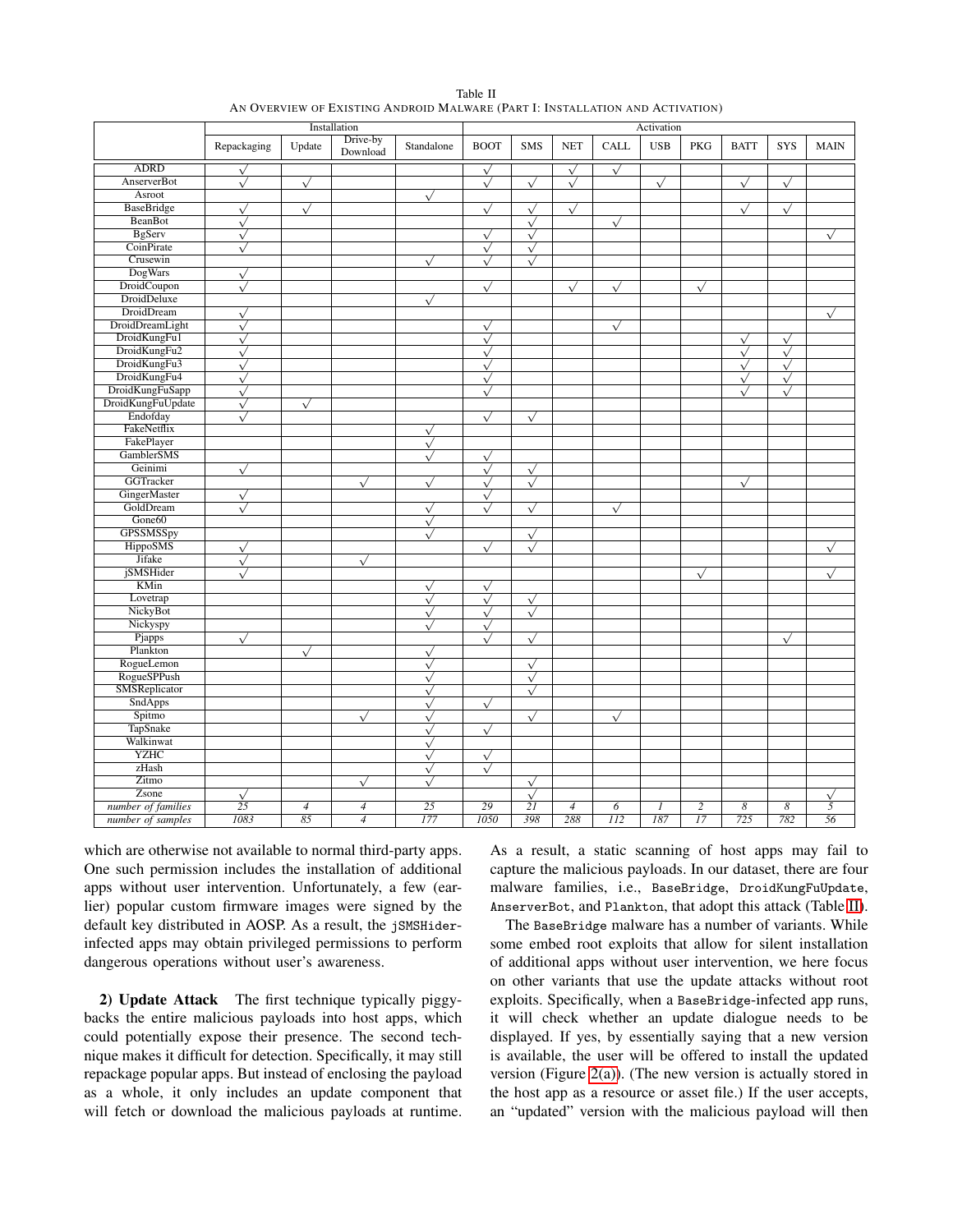<span id="page-4-0"></span>

<span id="page-4-1"></span>(a) The Update Dialogue (b) Installation of A New Version Figure 2. An Update Attack from BaseBridge

be installed (Figure [2\(b\)\)](#page-4-1). Because the malicious payload is in the "updated" app, *not* the original app itself, it is more stealthy than the first technique that directly includes the entire malicious payload in the first place.

The DroidKungFuUpdate malware is similar to BaseBridge. But instead of carrying or enclosing the "updated" version inside the original app, it chooses to remotely download a new version from network. Moreover, it takes a stealthy route by notifying the users through a third-party library [\[16\]](#page-13-10) that provides the (legitimate) notification functionality. (Note the functionality is similar to the automatic notification from the Google's Cloud to Device Messaging framework.) In Figure [3,](#page-4-2) we show the captured network traffic initiated from the original host app to update itself. Once downloaded, the "updated" version turns out to be the DroidKungFu3 malware. As pointed out in Table [I,](#page-1-1) the DroidKungFuUpdate malware was available on both official and alternative Android Markets.

The previous two update attacks require user approval to download and install new versions. The next two malware, i.e., AnserverBot and Plankton, advance the update attack by stealthily upgrading certain components in the host apps *not* the entire app. As a result, it does not require user approval. In particular, Plankton directly fetches and runs a jar file maintained in a remote server while AnserverBot retrieves a public (encrypted) blog entry, which contains the actual payloads for update! In Figure [4,](#page-4-3) we show the actual network traffic to download AnserverBot payload from the remote command and control (C&C) server. Apparently, the stealthy nature of these update attacks poses significant challenges for their detection (Table [VII](#page-11-1) – Section [V\)](#page-10-0).

3) Drive-by Download The third technique applies the traditional drive-by download attacks to mobile space. Though they are not directly exploiting mobile browser vulnerabilities, they are essentially enticing users to download "interesting" or "feature-rich" apps. In our collection, we have four such malware families, i.e., GGTracker [\[17\]](#page-13-11),

**GET /appfile/acc9772306c1a84abd02e9e7398a2cce/FinanceAccount.apk HTTP/1.1 Host: 219.234.85.214 Connection: Keep-Alive User-Agent: Apache-HttpClient/UNAVAILABLE (java 1.4) HTTP/1.1 200 OK** Server: Apache-Coyote/1.1<br>Accept-Ranges: bytes<br>ETag: W/"377865-1315359197000"<br>Last-Modified: Wed, 07 Sep 2011 01:33:17 GMT<br>Content-Type: application/vnd.android.package-archive<br>Content-Length: 377865<br>Date: Tue, 25 Oct 2011 **PK.........\\$?................META-INF/MANIFEST.MF.Y[s...}..... xNY.@.dW..PD.. r.%.U>...r......N.O'UI.C...,....W.......w./ .... ..../...K....OoP..#../..........".-,..~.S...\_.|......o..1..k... ..........]<.Y..,-...,l7zh......%....g..7r......^.BA41.L.......** Figure 3. An Update Attack from DroidKungFuUpdate  **GET /s/blog\_8440ab780100t0nf.html HTTP/1.1 User-Agent: Dalvik/1.2.0 (Linux; U; Android 2.2.1; generic Build/MASTER) Host: blog.sina.com.cn Connection: Keep-Alive HTTP/1.1 200 OK Server: nginx/0.7.62 Date: Wed, 21 Sep 2011 01:44:16 GMT ... v\_\_\_\_\_:yjEJTTlSvSSVSGRp9NASSSSS<wbr>SSSSSSSSSSSkSSSS7WB5 rthy<wbr>OV3JeJ4q96sSrc5Os7g6Wsz8<wbr>hJn99P6O6UaRgkSZsu ...**

<span id="page-4-3"></span><span id="page-4-2"></span>Figure 4. An Update Attack from AnserverBot

Jifake [\[18\]](#page-13-12), Spitmo [\[19\]](#page-13-13) and ZitMo [\[20\]](#page-13-14). The last two are designed to steal user's sensitive banking information.

The GGTracker malware starts from its in-app advertisements. In particular, when a user clicks a special advertisement link, it will redirect the user to a malicious website, which claims to be analyzing the battery usage of user's phone and will redirect the user to one fake Android Market to download an app claimed to improve battery efficiency. Unfortunately, the downloaded app is not one that focuses on improving the efficiency of battery, but a malware that will subscribe to a premium-rate service without user's knowledge.

Similarly, the Jifake malware is downloaded when users are redirected to the malicious website. However, it is not using in-app advertisements to attract and redirect users. Instead, it uses a malicious QR code [\[21\]](#page-13-15), which when scanned will redirect the user to another URL containing the Jifake malware. This malware itself is the repackaged mobile ICQ client, which sends several SMS messages to a premium-rate number. While QR code-based malware propagation has been warned earlier [\[22\]](#page-13-16), this is the first time that this attack actually occurred in the wild.

The last two Spitmo and ZitMo are ported versions of nefarious PC malware, i.e., SpyEye and Zeus. They work in a similar manner: when a user is doing online banking with a comprised PC, the user will be redirected to download a particular smartphone app, which is claimed to better protect online banking activities. However, the downloaded app is actually a malware, which can collect and send mTANs or SMS messages to a remote server. These two malware families rely on the comprised desktop browsers to launch the attack. Though it may seem hard to infect real users, the fact that they can steal sensitive bank information raises serious alerts to users.

4) Others We have so far presented three main social engineering-based techniques that have been used in existing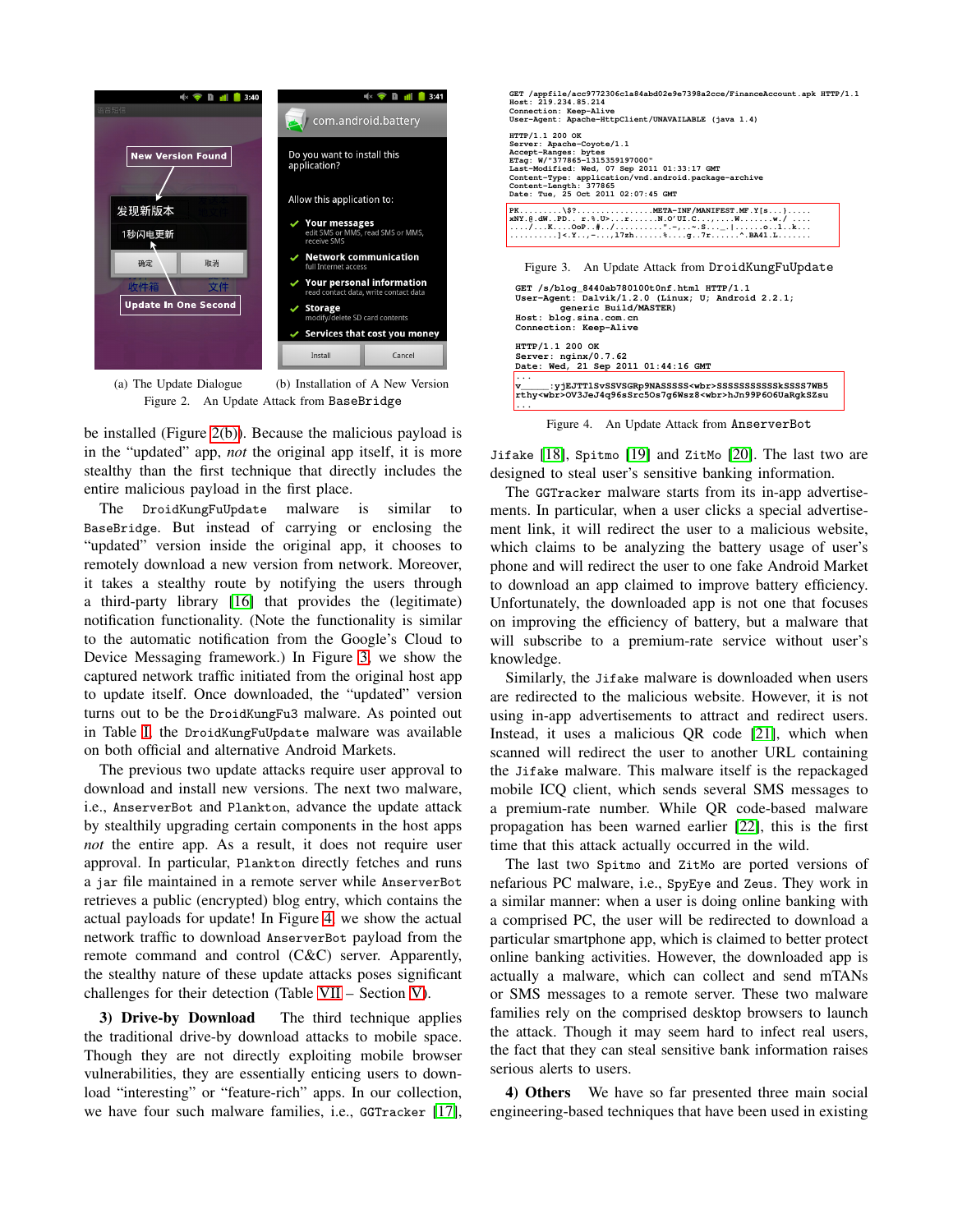Table III THE (ABBREVIATED) ANDROID EVENTS/ACTIONS OF INTEREST TO EXISTING MALWARE

<span id="page-5-0"></span>

| Abbreviation            | Abbreviation<br>Events                                                                                          |                                   | Events                                                                                                                            | Abbreviation                  | Events                                                      |  |
|-------------------------|-----------------------------------------------------------------------------------------------------------------|-----------------------------------|-----------------------------------------------------------------------------------------------------------------------------------|-------------------------------|-------------------------------------------------------------|--|
| <b>BOOT</b>             | <b>BOOT COMPLETED</b>                                                                                           | SMS.                              | <b>SMS RECEIVED</b>                                                                                                               | <b>NET</b>                    | CONNECTIVITY CHANGE                                         |  |
| (Boot Completed)        |                                                                                                                 | (SMS/MMS)                         | WAP PUSH RECEIVED                                                                                                                 | (Network)                     | PICK WIFI WORK                                              |  |
| CALL                    | PHONE STATE                                                                                                     | <b>UMS CONNECTED</b><br>USB.      |                                                                                                                                   | MAIN                          | <b>ACTION MAIN</b>                                          |  |
| (Phone Events)          | NEW OUTGOING CALL                                                                                               | UMS DISCONNECTED<br>(USB Storage) |                                                                                                                                   | (Main Activity)               |                                                             |  |
| <b>PKG</b><br>(Package) | PACKAGE ADDED<br>PACKAGE REMOVED<br>PACKAGE CHANGED<br>PACKAGE REPLACED<br>PACKAGE RESTARTED<br>PACKAGE INSTALL | <b>BATT</b><br>(Power/Battery)    | <b>ACTION POWER CONNECTED</b><br>ACTION POWER DISCONNECTED<br><b>BATTERY LOW</b><br><b>BATTERY OKAY</b><br>BATTERY CHANGED ACTION | <b>SYS</b><br>(System Events) | USER PRESENT<br>INPUT_METHOD_CHANGED<br>SIG STR<br>SIM FULL |  |

Android malware. Next, we examine the rest samples that do not fall in the above three categories. In particular, our dataset has 1083 repackaged apps, which leaves 177 standalone apps. We therefore look into those standalone apps and organize them into the following four groups.

The first group is considered spyware as claimed by themselves – they intend to be installed to victim's phones on purpose. That probably explains why attackers have no motivations or the need to lure victim for installation. GPSSMSSpy is an example that listens to SMS-based commands to record and upload the victim's current location.

The second group includes those fake apps that masquerade as the legitimate apps but stealthily perform malicious actions, such as stealing users' credentials or sending background SMS messages. FakeNetflix is an example that steals a user's Netflix account and password. Note that it is not a repackaged version of Netflix app but instead disguises to be *the* Netflix app with the same user interface. FakePlayer is another example that masquerades as a movie player but does not provide the advertised functionality at all. All it does is to send SMS messages to premium-rate numbers without user awareness.

The third group contains apps that also intentionally include malicious functionality (e.g., sending unauthorized SMS messages or subscribing to some value-added service automatically). But the difference from the second group is that they are not fake ones. Instead, they can provide the functionality they claimed. But unknown to users, they also include certain malicious functionality. For example, one RogueSPPush sample is an astrology app. But it will automatically subscribe to premium-rate services by intentionally hiding confirmation SMS messages.

The last group includes those apps that rely on the root privilege to function well. However, without asking the user to grant the root privilege to these apps, they leverage known root exploits to escape from the built-in security sandbox. Though these apps may not clearly demonstrate malicious intents, the fact of using root exploits without user permission seems cross the line. Examples in this group include Asroot and DroidDeluxe.

# *B. Activation*

Next, we examine the system-wide Android events of interest to existing Android malware. By registering for the related system-wide events, an Android malware can rely on the built-in support of automated event notification and callbacks on Android to flexibly trigger or launch its payloads. For simplicity, we abbreviate some frequentlyused Android events in Table [III.](#page-5-0) For each malware family in our dataset, we also report related events in Table [II.](#page-3-0)

Among all available system events, BOOT\_COMPLETED is the most interested one to existing Android malware. This is not surprising as this particular event will be triggered when the system finishes its booting process – a perfect timing for malware to kick off its background services. In our dataset, <sup>29</sup> (with <sup>83</sup>.3% of the samples) malware families listen to this event. For instance, Geinimi (SHA1: 179e1c69ceaf2a98fdca1817a3f3f1fa28236b13) listens to this event to bootstrap the background service – com.geinimi.AdService.

The SMS\_RECEIVED comes second with 21 malware families interested in it. This is also reasonable as many malware will be keen in intercepting or responding incoming SMS messages. As an example, zSone listens to this SMS\_RECEIVED event and intercepts or removes all SMS message from particular originating numbers such as "10086" and "10010."

During our analysis, we also find that certain malware registers for a variety of events. For example, AnserverBot registers for callbacks from 10 different events while BaseBridge is interested in 9 different events. The registration of a large number of events is expected to allow the malware to reliably or quickly launch the carried payloads.

In addition, we also observe some malware samples directly hijack the entry activity of the host apps, which will be triggered when the user clicks the app icon on the home screen or an intent with action ACTION\_MAIN is received by the app. The hijacking of the entry activity allows the malware to immediately bootstrap its service before starting the host app's primary activity. For example, DroidDream (SHA1: fdf6509b4911485b3f4783a72fde5c27aa9548c7) replaces the original entry activity with its own com.android.root.main so that it can gain control even before the original activity com.codingcaveman.SoloTrial.SplashActivity is launched. Some malware may also hijack certain UI interaction events (e.g., button clicking). An example is the zSone malware (SHA1: 00d6e661f90663eeffc10f64441b17079ea6f819) that invokes its own SMS sending code inside the onClick() function of the host app.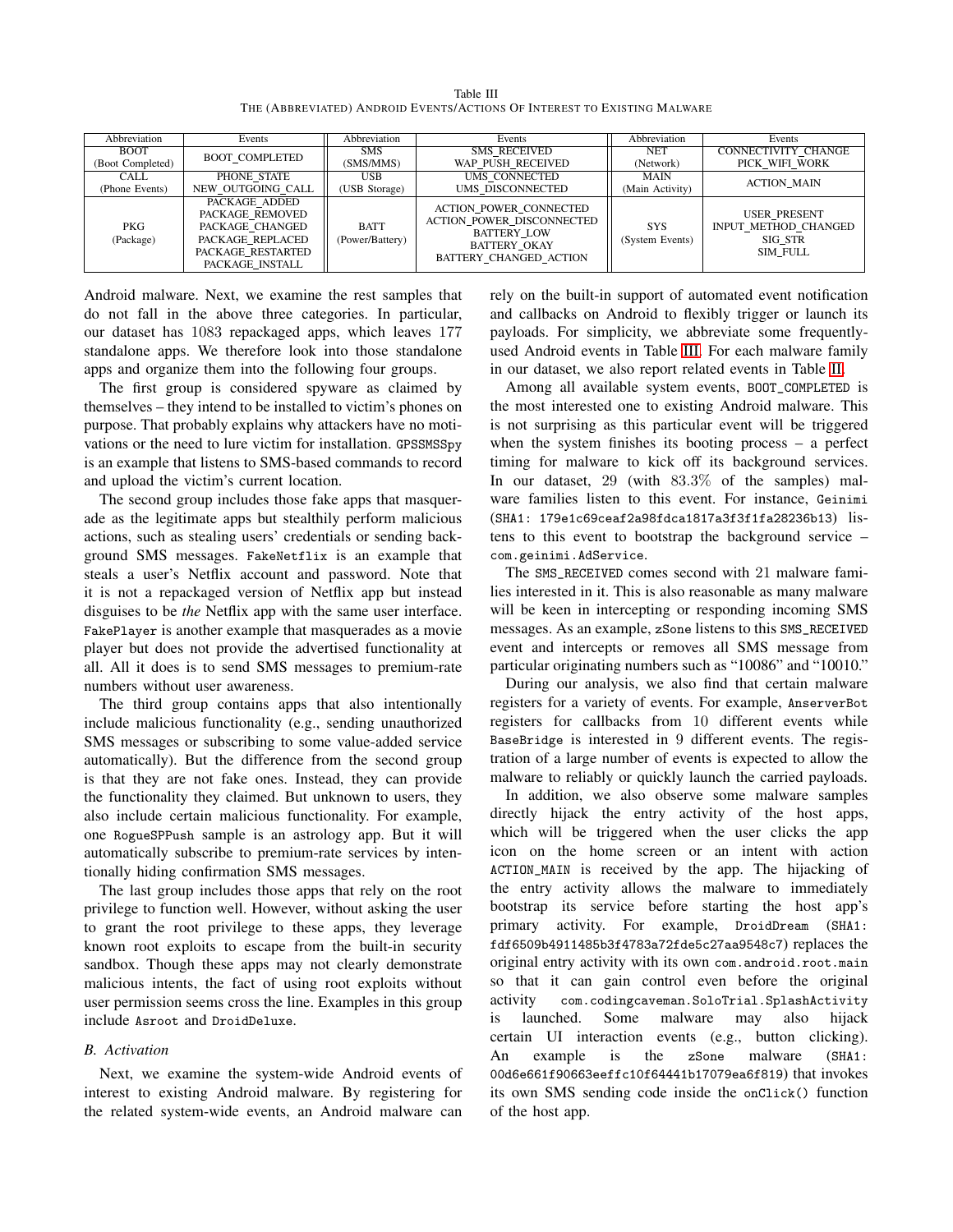<span id="page-6-0"></span>Table IV THE LIST OF PLATFORM-LEVEL ROOT EXPLOITS AND THEIR USES IN EXISTING ANDROID MALWARE

| Vulnerable                  | Root             | Release    |                          |  |  |  |  |
|-----------------------------|------------------|------------|--------------------------|--|--|--|--|
| Program                     | Exploit          | Date       | Malware with the Exploit |  |  |  |  |
| Linux kernel                | Asroot [23]      | 2009/08/16 | Asroot                   |  |  |  |  |
| init                        | Exploid [24]     | 2010/07/15 | DroidDream, zHash        |  |  |  |  |
| $(<= 2.2)$                  |                  |            | DroidKungFu[1235]        |  |  |  |  |
|                             |                  |            | DroidDream, BaseBridge   |  |  |  |  |
| adbd $(< = 2.2.1)$          | <b>RATC [25]</b> | 2010/08/21 | DroidKungFu[1235]        |  |  |  |  |
| $zygote(< = 2.2.1)$         | Zimperlich [26]  | 2011/02/24 | DroidDeluxe              |  |  |  |  |
|                             |                  |            | DroidCoupon              |  |  |  |  |
| ashmem                      | KillingInThe     | 2011/01/06 |                          |  |  |  |  |
| $(<= 2.2.1)$                | NameOf [27]      |            |                          |  |  |  |  |
| vold                        | GingerBreak [28] | 2011/04/21 | GingerMaster             |  |  |  |  |
| $(<= 2.3.3)$                |                  |            |                          |  |  |  |  |
| libsysutils                 | zergRush [29]    | 2011/10/10 |                          |  |  |  |  |
| $\left( \leq 2.3.6 \right)$ |                  |            |                          |  |  |  |  |

## *C. Malicious Payloads*

As existing Android malware can be largely characterized by their carried payloads, we also survey our dataset and partition the payload functionalities into four different categories: *privilege escalation*, *remote control*, *financial charges*, and *personal information stealing*.

1) Privilege Escalation The Android platform is a complicated system that consists of not only the Linux kernel, but also the entire Android framework with more than 90 open-source libraries included, such as WebKit, SQLite, and OpenSSL. The complexity naturally introduces software vulnerabilities that can be potentially exploited for privilege escalation. In Table [IV,](#page-6-0) we show the list of known Android platform-level vulnerabilities that can be exploited for privilege exploitations. Inside the table, we also show the list of Android malware that actively exploit these vulnerabilities to facilitate the execution of their payloads.

Overall, there are a small number of platform-level vulnerabilities that are being actively exploited in the wild. The top three exploits are exploid, RATC (or RageAgainstTheCage), and Zimperlich. We point out that if the RATC exploit is launched within a running app, it is effectively exploiting the bug in the zygote daemon, *not* the intended adbd daemon, thus behavoring as the Zimperlich exploit. Considering the similar nature of these two vulnerabilities, we use RATC to represent both of them.

From our analysis, one alarming result is that among 1260 samples in our dataset, <sup>463</sup> of them (36.7%) embed at least one root exploit (Table [V\)](#page-7-0). In terms of the popularity of each individual exploit, there are 389, 440, 4, and 8 samples that contain exploid, RATC, GingerBreak, and asroot, respectively. Also, it is not uncommon for a malware to have two or more root exploits to maximize its chances for successful exploitations on multiple platform versions. (In our dataset, there are 378 samples with more than one root exploit.)

A further investigation on how these exploits are actually used shows that many earlier malware simply copy verbatim the publicly available root exploits without any modification, even without removing the original debug output strings or changing the file names of associated root exploits. For example, DroidDream contains the exploid file name exactly the same as the publicly available one. However, things have been changed recently. For example, DroidKungFu does not directly embed these root exploits. Instead it first encrypts these root exploits and then stores them as a resource or asset file. At runtime, it dynamically uncovers these encrypted root exploits and then executes them properly, which makes their detection very challenging. In fact, when the first version of DroidKungFu was discovered, it has been reported that no single existing mobile anti-virus software at that time was able to detect it, which demonstrated the "effectiveness" of this approach. Moreover, other recent malware such as DroidCoupon and GingerMaster apparently obfuscate the file names of the associated root exploits (e.g., by pretending as picture files with png suffix). We believe these changes reflect the evolving nature of malware development and the ongoing arms race for malware defense (Section [IV\)](#page-9-0).

2) Remote Control During our analysis to examine the remote control functionality among the malware payloads, we are surprised to note that  $1,172$  samples  $(93.0\%)$  turn the infected phones into bots for remote control. Specifically, there are <sup>1</sup>, <sup>171</sup> samples that use the HTTP-based web traffic to receive bot commands from their C&C servers.

We also observe that some malware families attempt to be stealthy by encrypting the URLs of remote C&C servers as well as their communication with C&C servers. For example, Pjapps uses its own encoding scheme to encrypt the C&C server addresses. One of its samples (SH1: 663e8eb52c7b4a14e2873b1551748587018661b3) encodes its C&C server mobilemeego91.com into 2maodb3ialke8mdeme3gkos9g1icaofm. DroidKungFu3 employs the standard AES encryption scheme and uses the key Fuck\_sExy-aLl!Pw to hide its C&C servers. Geinimi similarly applies DES encryption scheme (with the key 0x0102030405060708) to encrypt its communication to the remote C&C server.

During our study, we also find that most C&C servers are registered in domains controlled by attackers themselves. However, we also identify cases where the C&C servers are hosted in public clouds. For instance, the Plankton spyware dynamically fetches and runs its payload from a server hosted on the Amazon cloud. Most recently, attackers are even turning to public blog servers as their C&C servers. AnserverBot is one example that uses two popular public blog services, i.e., Sina and Baidu, as its C&C servers to retrieve the latest payloads and new C&C URLs (Section [IV\)](#page-9-0).

3) Financial Charge Beside privilege escalation and remote control, we also look into the motivations behind malware infection. In particular, we study whether malware will intentionally cause financial charges to infected users.

One profitable way for attackers is to surreptitiously subscribe to (attacker-controlled) premium-rate services, such as by sending SMS messages. On Android, there is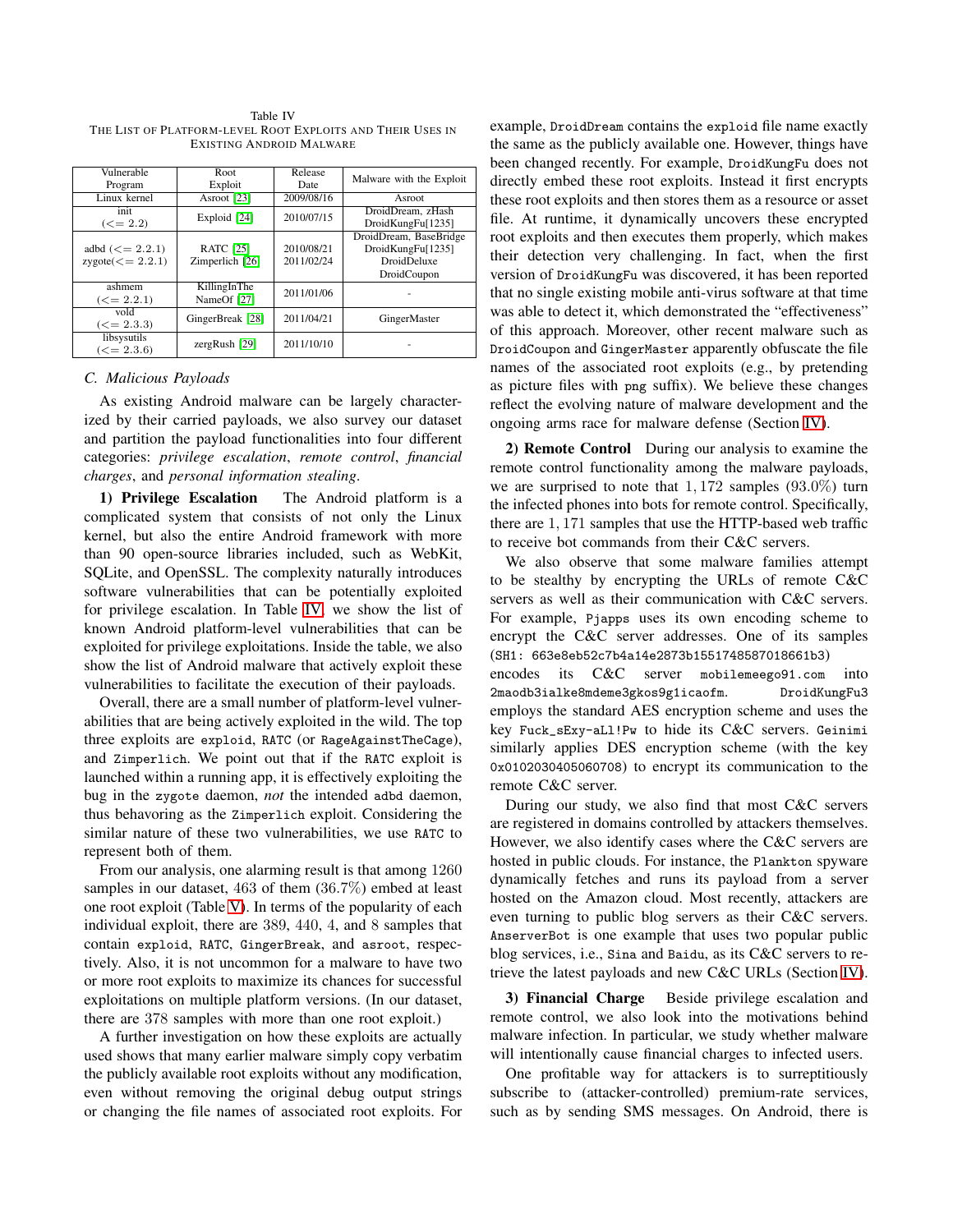<span id="page-7-0"></span>

|                              |                |                     | Privilege Escalation   |                | <b>Financial Charges</b><br>Remote Control |              |                |                |                       | Personal Information Stealing |                 |                 |                         |
|------------------------------|----------------|---------------------|------------------------|----------------|--------------------------------------------|--------------|----------------|----------------|-----------------------|-------------------------------|-----------------|-----------------|-------------------------|
|                              | Exploid        | RATC/<br>Zimperlich | Ginger<br><b>Break</b> | Asroot         | Encrypted                                  | <b>NET</b>   | SMS            | Phone<br>Call  | SMS                   | <b>Block</b><br><b>SMS</b>    | <b>SMS</b>      | Phone<br>Number | User<br>Account         |
| <b>ADRD</b>                  |                |                     |                        |                |                                            | $\sqrt{}$    |                |                |                       |                               |                 |                 |                         |
| AnserverBot                  |                |                     |                        |                |                                            | $\sqrt{}$    |                |                | $\sqrt{ }$            |                               |                 |                 |                         |
| Asroot                       |                |                     |                        | $\sqrt{}$      |                                            |              |                |                |                       |                               |                 |                 |                         |
| <b>BaseBridge</b>            |                | $\checkmark$        |                        |                |                                            | $\sqrt{}$    |                | $\sqrt{}$      | $\sqrt{}$             | $\sqrt{}$                     |                 |                 |                         |
| <b>BeanBot</b>               |                |                     |                        |                |                                            | $\sqrt{}$    |                | $\sqrt{}$      | $\overline{\sqrt{ }}$ | $\sqrt{}$                     |                 | $\sqrt{}$       |                         |
| <b>BgServ</b>                |                |                     |                        |                |                                            | $\sqrt{}$    |                |                | $\tilde{\sqrt{}}$     | $\sqrt{}$                     |                 | $\checkmark$    |                         |
| CoinPirate                   |                |                     |                        |                |                                            | $\sqrt{}$    |                |                | $\sqrt{ }$            | $\sqrt{}$                     | $\sqrt{}$       |                 |                         |
| Crusewin                     |                |                     |                        |                |                                            | $\sqrt{}$    |                |                | $\sqrt{}$             | $\sqrt{}$                     | $\checkmark$    |                 |                         |
| <b>DogWars</b>               |                |                     |                        |                |                                            |              |                |                | $\sqrt{}$             |                               |                 |                 |                         |
| DroidCoupon                  |                | $\sqrt{}$           |                        |                |                                            | $\sqrt{}$    |                |                |                       |                               |                 |                 |                         |
| DroidDeluxe                  |                | $\sqrt{}$           |                        |                |                                            |              |                |                |                       |                               |                 |                 |                         |
| DroidDream                   | $\sqrt{}$      | $\sqrt{}$           |                        |                |                                            | $\sqrt{}$    |                |                |                       |                               |                 |                 |                         |
| DroidDreamLight              |                |                     |                        |                |                                            | $\sqrt{}$    |                |                |                       |                               |                 |                 | $\sqrt{}$               |
| DroidKungFu1                 | $\sqrt{}$      | $\sqrt{}$           |                        |                | $\sqrt{}$                                  | $\sqrt{}$    |                |                |                       |                               |                 | $\sqrt{}$       |                         |
| DroidKungFu2<br>DroidKungFu3 | $\sqrt{}$      | $\sqrt{}$           |                        |                | $\checkmark$                               | $\sqrt{ }$   |                |                |                       |                               |                 | $\checkmark$    |                         |
| DroidKungFu4                 | $\checkmark$   | $\sqrt{}$           |                        |                | $\checkmark$                               | $\sqrt{}$    |                |                |                       |                               |                 | $\checkmark$    |                         |
| DroidKungFu5                 |                |                     |                        |                |                                            | $\sqrt{}$    |                |                |                       |                               |                 |                 |                         |
| DroidKungFuUpdate            | $\checkmark$   | $\checkmark$        |                        |                | $\sqrt{}$                                  |              |                |                |                       |                               |                 | $\checkmark$    |                         |
| Endofday                     |                |                     |                        |                |                                            | $\sqrt{}$    |                |                | $\sqrt{}$             |                               |                 | $\sqrt{}$       |                         |
| FakeNetflix                  |                |                     |                        |                |                                            |              |                |                |                       |                               |                 |                 | $\checkmark$            |
| FakePlayer                   |                |                     |                        |                |                                            |              |                |                | $\sqrt{1}$            |                               |                 |                 |                         |
| <b>GamblerSMS</b>            |                |                     |                        |                |                                            |              |                |                |                       |                               | $\checkmark$    |                 |                         |
| Geinimi                      |                |                     |                        |                |                                            | $\sqrt{}$    |                | $\sqrt{}$      | $\sqrt{ }$            | $\sqrt{}$                     | $\checkmark$    | $\sqrt{}$       |                         |
| GGTracker                    |                |                     |                        |                |                                            |              |                |                | $\sqrt{1}$            | $\sqrt{}$                     | $\checkmark$    | $\sqrt{}$       |                         |
| GingerMaster                 |                |                     | $\sqrt{}$              |                |                                            | $\sqrt{}$    |                |                |                       |                               |                 | $\sqrt{}$       |                         |
| GoldDream                    |                |                     |                        |                |                                            | $\sqrt{}$    |                | $\sqrt{}$      | $\overline{\sqrt{1}}$ |                               | $\sqrt{}$       | $\sqrt{}$       |                         |
| Gone <sub>60</sub>           |                |                     |                        |                |                                            |              |                |                |                       |                               | $\sqrt{}$       |                 |                         |
| <b>GPSSMSSpy</b>             |                |                     |                        |                |                                            |              |                |                | $\sqrt{}$             |                               |                 |                 |                         |
| HippoSMS                     |                |                     |                        |                |                                            |              |                |                | $\sqrt{1}$            | $\sqrt{}$                     |                 |                 |                         |
| Jifake                       |                |                     |                        |                |                                            |              |                |                | $\sqrt{4}$            |                               |                 |                 |                         |
| jSMSHider                    |                |                     |                        |                |                                            | $\sqrt{}$    |                |                | $\sqrt{\ }$           | $\sqrt{}$                     |                 | $\sqrt{}$       |                         |
| KMin                         |                |                     |                        |                |                                            | $\sqrt{}$    |                |                | $\checkmark$          | $\sqrt{ }$                    |                 |                 |                         |
| Lovetrap                     |                |                     |                        |                |                                            |              |                |                | $\checkmark$          | $\sqrt{}$                     |                 |                 |                         |
| NickyBot                     |                |                     |                        |                |                                            |              | $\sqrt{}$      |                | $\sqrt{ }$            |                               | $\sqrt{}$       |                 |                         |
| Nickyspy                     |                |                     |                        |                |                                            | $\sqrt{}$    |                |                | $\sqrt{ }$            |                               | $\sqrt{}$       |                 |                         |
| Pjapps                       |                |                     |                        |                |                                            | $\sqrt{}$    |                |                | $\sqrt{ }$            | $\sqrt{}$                     |                 | $\sqrt{}$       |                         |
| Plankton                     |                |                     |                        |                |                                            | $\sqrt{}$    |                |                |                       |                               |                 |                 |                         |
| RogueLemon                   |                |                     |                        |                |                                            | $\checkmark$ |                |                | $\sqrt{}$             | $\sqrt{}$                     | $\sqrt{}$       |                 |                         |
| RogueSPPush                  |                |                     |                        |                |                                            |              |                |                | $\sqrt{2}$            | $\sqrt{ }$                    |                 |                 |                         |
| SMSReplicator                |                |                     |                        |                |                                            |              |                |                | $\sqrt{}$             |                               | $\checkmark$    |                 |                         |
| SndApps                      |                |                     |                        |                |                                            |              |                |                |                       |                               |                 |                 | $\sqrt{}$               |
| Spitmo                       |                |                     |                        |                |                                            | $\sqrt{}$    |                |                | $\sqrt{}$             | $\sqrt{}$                     | $\sqrt{}$       | $\sqrt{}$       |                         |
| TapSnake                     |                |                     |                        |                |                                            |              |                |                |                       |                               |                 |                 |                         |
| Walkinwat                    |                |                     |                        |                |                                            |              |                |                | $\sqrt{}$             |                               |                 |                 |                         |
| <b>YZHC</b>                  |                |                     |                        |                |                                            | $\sqrt{}$    |                |                | $\sqrt{1}$            | $\sqrt{}$                     |                 | $\sqrt{}$       |                         |
| zHash                        | $\sqrt{}$      |                     |                        |                |                                            |              |                |                |                       |                               |                 |                 |                         |
| Zitmo                        |                |                     |                        |                |                                            |              |                |                |                       |                               | $\sqrt{}$       |                 |                         |
| Zsone                        |                |                     |                        |                |                                            |              |                |                | $\overline{\sqrt{1}}$ | $\sqrt{}$                     |                 |                 |                         |
| number of families           | $\overline{6}$ | $\overline{s}$      | 1                      | 1              | $\overline{4}$                             | 27           | 1              | $\overline{4}$ | $\overline{28}$       | $\overline{17}$               | $\overline{13}$ | $\overline{15}$ | $\overline{\mathbf{3}}$ |
| number of samples            | 389            | 440                 | $\overline{4}$         | $\overline{s}$ | 363                                        | 1171         | $\overline{I}$ | 246            | 571                   | $\overline{315}$              | 138             | 563             | 43                      |

Table V AN OVERVIEW OF EXISTING ANDROID MALWARE (PART II: MALICIOUS PAYLOADS)

a permission-guarded function sendTextMessage that allows for sending an SMS message in the background without user's awareness. We are able to confirm this type of attacks targeting users in Russia, United States, and China. The very first Android malware FakePlayer sends SMS message "798657" to multiple premium-rate numbers in Russia. GGTracker automatically signs up the infected user to premium services in US without user's knowledge. zSone sends SMS messages to premium-rate numbers in China without user's consent. In total, there are <sup>55</sup> samples (4.4%) falling in 7 different families (tagged with  $\frac{1}{4}$  in Table [V\)](#page-7-0) that send SMS messages to the premium-rate numbers hardcoded in the infected apps.

Moreover, some malware choose *not* to hard-code premium-rate numbers. Instead, they leverage the flexible remote control to push down the numbers at runtime. In our dataset, there are 13 such malware families (tagged with  $\dagger$ in Table [V\)](#page-7-0). Apparently, these malware families are more stealthy than earlier ones because the destination number will not be known by simply analyzing the infected apps.

In our analysis, we also observe that by automatically subscribing to premium-rate services, these malware families need to reply to certain SMS messages. This may due to the second-confirmation policy required in some countries such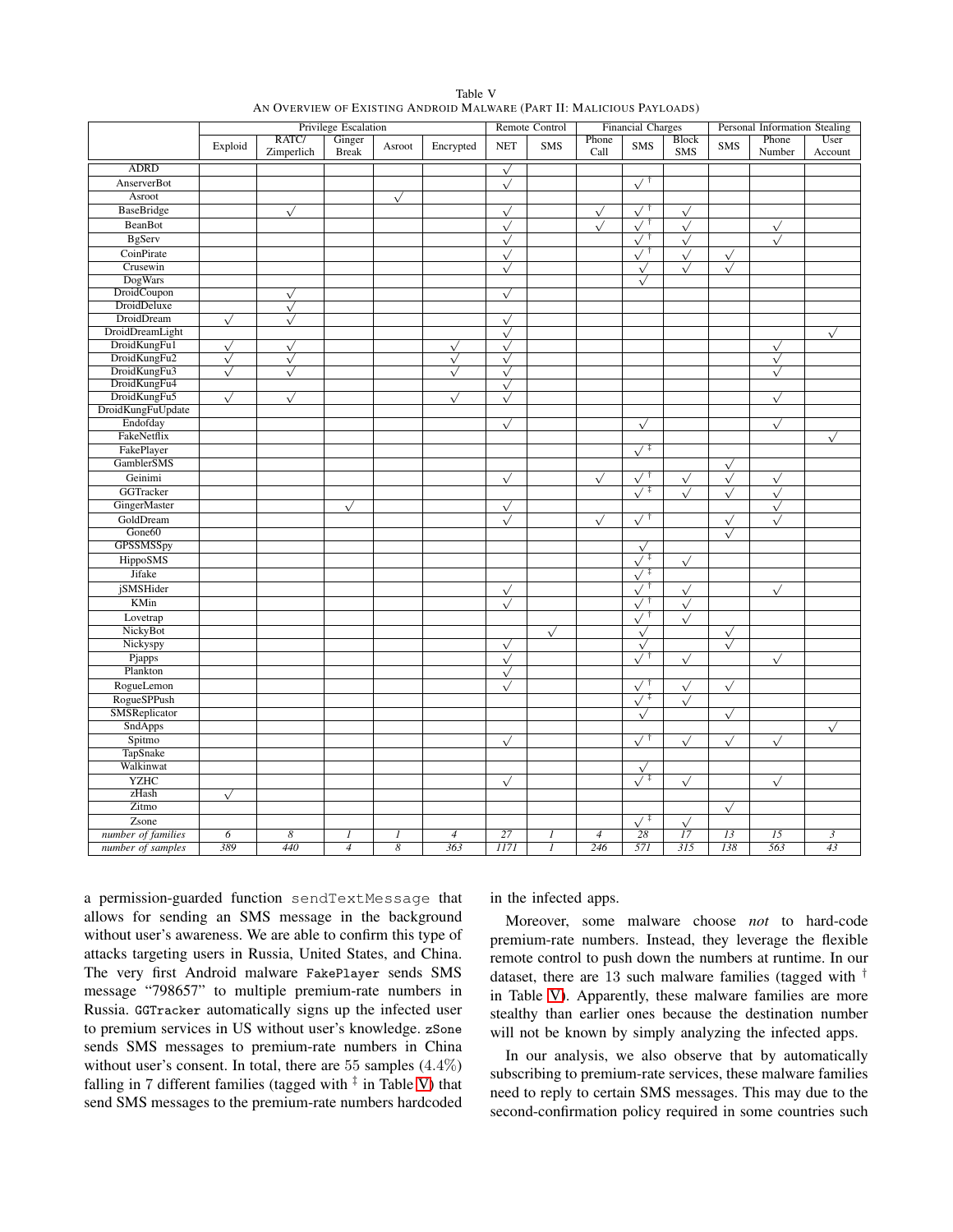



(b) Top 20 Permissions Requested by 1260 Top Free (Benign) Apps on the Offical Android Market

<span id="page-8-0"></span>Figure 5. The Comparison of Top 20 Requested Permissions by Malicious and Benign Apps

as China. Specifically, to sign up a premium-rate service, the user must reply to a confirming SMS message sent from the service provider to finalize or activate the service subscription. To avoid users from being notified, they will take care of replying to these confirming messages by themselves. As an example, RogueSPPush will automatically reply "Y" to such incoming messages in the background; GGTracker will reply "YES" to one premium number, 99735, to active the subscribed service. Similarly, to prevent users from knowing subsequent billing-related messages, they choose to filter these SMS messages as well. This behavior is present in a number of malware, including zSone, RogueSPPush, and GGTracker.

Besides these premium-rate numbers, some malware also leverage the same functionality by sending SMS messages to other phone numbers. Though less serious than previous ones, they still result in certain financial charges especially when the user does not have an unlimited messaging plan. For example, DogWars sends SMS messages to all the contacts in the phone without user's awareness. Other malware may also make background phone calls. With the same remote control capability, the destination number can be provided from a remote C&C server, as shown in Geinimi.

4) Information Collection In addition to the above payloads, we also find that malware are actively harvesting various information on the infected phones, including SMS messages, phone numbers as well as user accounts. In particular, there are 13 malware families (138 samples) in our dataset that collect SMS messages, 15 families (563 samples) gather phone numbers, and 3 families (43 samples) obtain and upload the information about user accounts. For example, SndApps collects users' email addresses and sends them to a remote server. FakeNetflix gathers users' Netflix accounts and passwords by providing a fake but seeming identical Netflix UI.

We consider the collection of users' SMS messages is a highly suspicious behavior. The user credential may be included in SMS messages. For example, both Zitmo (the Zeus version on Android) and Spitmo (the SpyEpy version on Android) attempt to intercept SMS verification messages and then upload them to a remote server. If successful, the attacker may use them to generate fraudulent transactions on behalf of infected users.

## *D. Permission Uses*

For Android apps without root exploits, their capabilities are strictly constrained by the permissions users grant to them. Therefore, it will be interesting to compare top permissions requested by these malicious apps in the dataset with top permissions requested by benign ones. To this end, we have randomly chosen 1260 top free apps downloaded from the official Android Market in the first week of October, 2011. The results are shown in Figure [5.](#page-8-0)

Based on the comparison, INTERNET, READ\_PHONE\_STATE, ACCESS\_NETWORK\_STATE, and WRITE\_EXTERNAL\_STORAGE permissions are widely requested in both malicious and benign apps. The first two are typically needed to allow for the embedded ad libraries to function properly. But malicious apps clearly tend to request more frequently on the SMS-related permissions, such as READ\_SMS, WRITE\_SMS, RECEIVE\_SMS, and SEND\_SMS. Specifically, there are <sup>790</sup> samples (62.7%) in our dataset that request the READ\_SMS permission, while less than <sup>33</sup> benign apps (or <sup>2</sup>.6%) request this permission. These results are consistent with the fact that 28 malware families in our dataset (or <sup>45</sup>.3% of the samples) that have the SMS-related malicious functionality.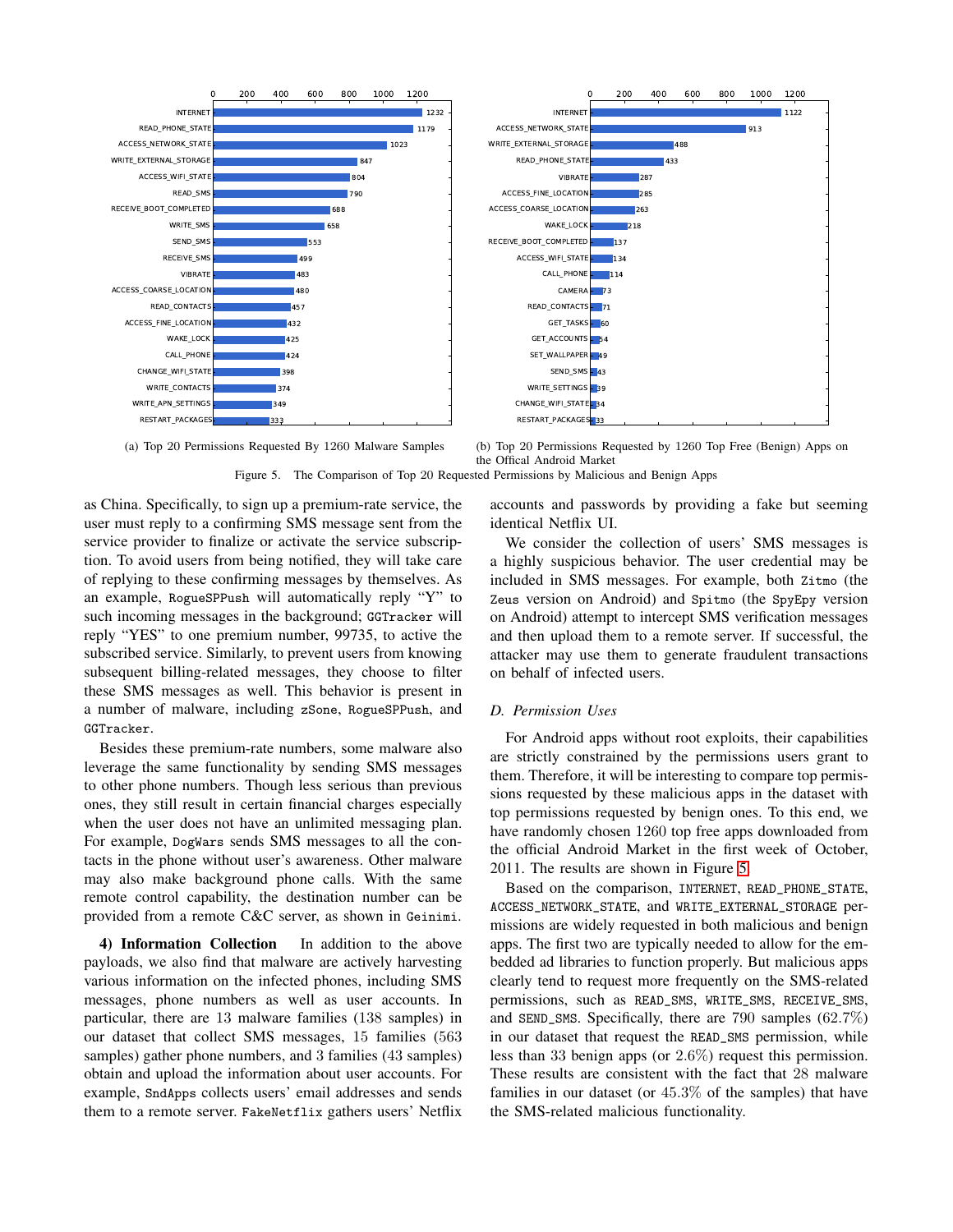Also, we observe 688 malware samples request the RECEIVE\_BOOT\_COMPLETED permission. This number is five times of that in benign apps (137 samples). This could be due to the fact that malware is more likely to run background services without user's intervention. Note that there are 398 malware samples requesting CHANGE\_WIFI\_STATE permission, which is an order of magnitude higher than that in benign apps (34 samples). That is mainly because the Exploid root exploit requires certain hot plug events such as changing the WIFI state, which is related to this permission.

Finally, we notice that malicious apps tend to request more permissions than benign ones. In our dataset, the average number of permissions requested by malicious apps is 11 while the average number requested by benign apps is 4. Among the top 20 permissions, 9 of them are requested by malicious apps on average while 3 of them on average are requested by benign apps.

#### IV. MALWARE EVOLUTION

<span id="page-9-0"></span>As mentioned earlier, since summer of 2011, we have observed rapid growth of Android malware. In this section, we dive into representative samples and present a more indepth analysis of their evolution. Specifically, we choose DroidKungFu (including its variants) and AnserverBot for illustration as they reflect the current trend of Android malware growth.

#### *A. DroidKungFu*

The first version of DroidKungFu (or DroidKungFu1) malware was detected by our research team [\[30\]](#page-13-24) in June 2011. It was considered one of the most sophisticated Android malware at that time. Later on, we further detected the second version DroidKungFu2 and the third version DroidKungFu3 in July and August, respectively. The fourth version DroidKungFu4 was detected by other researchers in October 2011 [\[31\]](#page-13-25). Shortly after that, we also came across the fifth version DroidKungFuSapp, which is still a new variant not being detected yet by existing mobile anti-virus software (Section [V\)](#page-10-0). In the meantime, there is another variant called DroidKungFuUpdate [\[32\]](#page-13-26) that utilizes the update attack (Section [III\)](#page-2-0). In Table [VI,](#page-10-1) we summarize these six DroidKungFu variants. In total there are 473 DroidKungFu malware samples in our dataset.

The emergence of these DroidKungFu variants clearly demonstrates the current rapid development of Android malware. In the following, we zoom in various aspects of DroidKungFu malware.

1) Root Exploits Among these six variants, four of them contain encrypted root exploits. Some of these encrypted files are located under the directory "assets", which look like normal data files. To the best of our knowledge, DroidKungFu is the first time we have observed in Android malware to include encrypted root exploits.

The use of encryption is helpful for DroidKungFu to evade detection. And different variants tend to use different encryption keys to better protect themselves. For example, the key used in DroidKungFu1 is Fuck\_sExy-aLl!Pw, which has been changed to Stak\_yExy-eLt!Pw in DroidKungFu4.

It is interesting to notice that in DroidKungFu1, the file name with the encrypted root exploit is "ratc" – the acronym of RageAgainstTheCage. In DroidKungFu2 and DroidKungFu3, this file name with the same root exploit has been changed to "myicon", pretending to be an icon file.

2) C&C Servers All DroidKungFu variants have a payload that communicates with remote C&C servers and receives the commands from them. Our investigation shows that the malware keeps changing the ways to store the C&C server addresses. For example, in DroidKungFu1, the C&C server is saved in plain-text in a Java class file. In DroidKungFu2, this C&C server address is moved to a native program in plaintext. Also, remote C&C servers have been increased from 1 to 3. In DroidKungFu3, it encrypts the C&C server addresses in a Java class file. In DroidKungFu4, it moves the C&C address back to a native program as DroidKungFu2 but in cipertext. In DroidKungFuSapp, we observe using a new C&C server and a different home-made encryption scheme.

3) Shadow Payloads DroidKungFu also carries with itself an embedded app, which will be stealthily installed once the root exploit is successfully launched. As a result, the embedded app will be installed without user's awareness. An examination of this embedded app code shows that it is almost identical to the malicious payload DroidKungFu adds to the repackaged app. The installation of this embedded app will ensure that even the repackaged app has been removed, it can continue to be functional. Moreover, in DroidKungFu1, the embedded app will show a fake Google Search icon while in DroidKungFu2, the embedded app is encrypted and will not display any icon on the phone.

4) Obfuscation, JNI, and Others As briefly mentioned earlier, DroidKungFu heavily makes use of encryption to hide its existence. Geinimi is an earlier malware that encrypts the constant strings to make it hard to analyze. DroidKungFu instead encrypts not only those constant strings and C&C servers, but also those native payloads and the embedded app file. Moreover, it rapidly changes different keys for the encryption, aggressively obfuscates the class name in the malicious payload, and exploits JNI interfaces to increase the difficulty for analysis and detection. For example, both DroidKungFu2 and DroidKungFu4 uses a native program (through JNI) to communicate with and fetch bot commands from remote servers.

The latest version, i.e., DroidKungFuUpdate, employs the update attack. With its stealthiness, it managed into the official Android Market for users to download, reflecting the evolution trend of Android malware to be more stealthy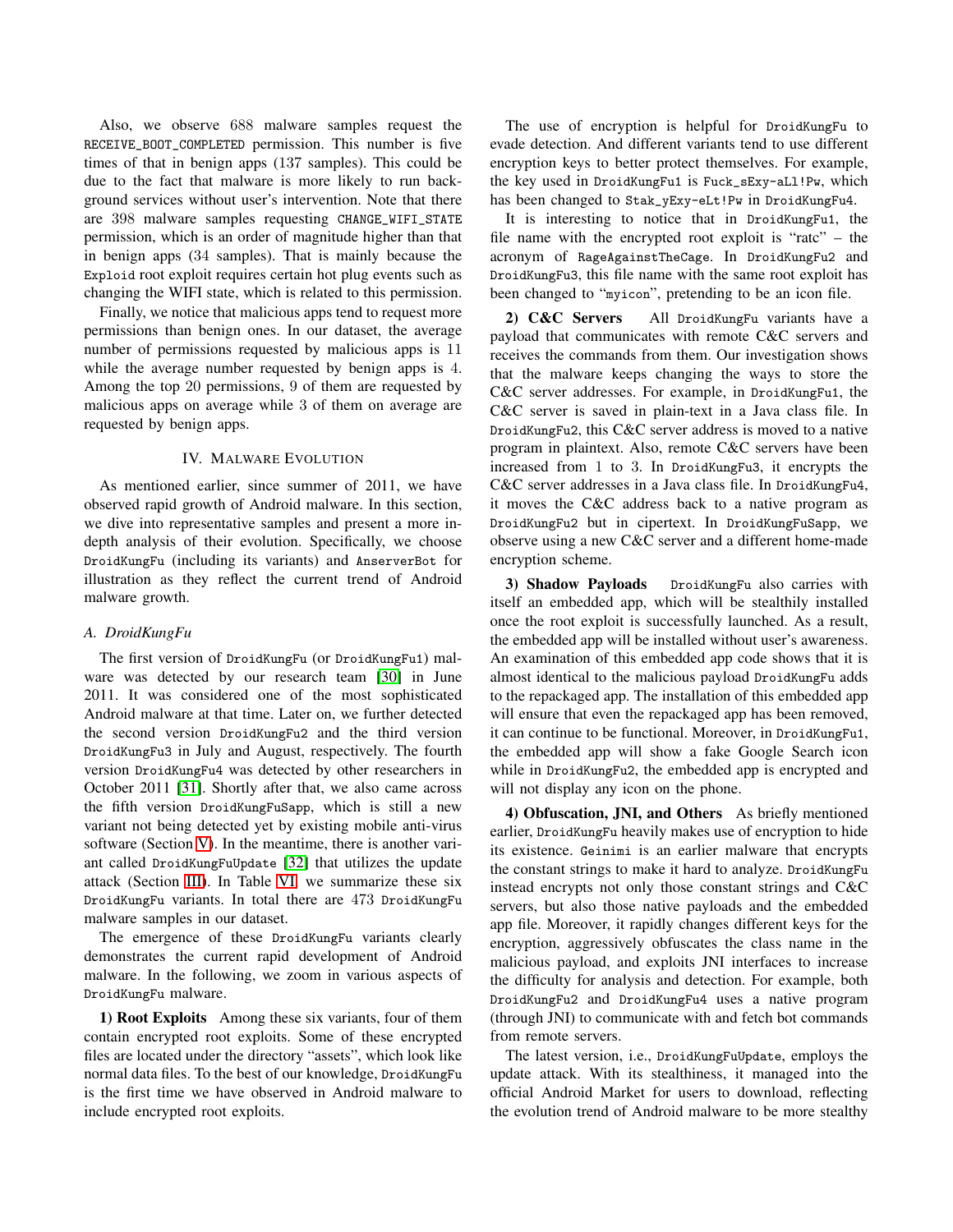Table VI THE OVERVIEW OF SIX DroidKungFu MALWARE FAMILIES

<span id="page-10-1"></span>

|                   | Exploid | Root Exploits<br><b>RATC</b> | Encrypted | C&C<br>In Native<br>Number<br>Encrypted<br>In Java |  | Malicious<br>Component | Embedded<br>Apk    | Samples   | Discovered<br>Month |           |
|-------------------|---------|------------------------------|-----------|----------------------------------------------------|--|------------------------|--------------------|-----------|---------------------|-----------|
| DroidKungFu1      |         |                              |           |                                                    |  |                        | com.google.ssearch | plaintext | 34                  | 2011-06   |
| DroidKungFu2      |         |                              |           |                                                    |  |                        | com.eguan.state    | none      | 30                  | 2011-07   |
| DroidKungFu3      |         |                              |           |                                                    |  |                        | com.google.update  | encrypted | 309                 | 2011-08   |
| DroidKungFu4      |         |                              |           |                                                    |  |                        | com safesys        | none      | 96                  | $2011-10$ |
| DroidKungFuSapp   |         |                              |           |                                                    |  |                        | com.mjdc.sapp      | none      |                     | 2011-10   |
| DroidKungFuUpdate |         |                              |           |                                                    |  |                        |                    | none      |                     | 2011-10   |

in their design and infection.

## *B. AnserverBot*

AnserverBot was discovered in September 2011. This malware piggybacks on legitimate apps and is being actively distributed among a few third-party Android Markets in China. The malware is considered one of the most sophisticated Android malware as it aggressively exploits several sophisticated techniques to evade detection and analysis, which has not been seen before. Our full investigation of this malware took more than one week to complete. After the detailed analysis [\[33\]](#page-13-27), we believe this malware evolves from earlier BaseBridge malware. In the following, we will highlight key techniques employed by AnserverBot. Our current dataset has 187 AnserverBot samples.

1) Anti-Analysis Though AnserverBot repackages existing apps for infection, it aims to protect itself by actively detecting whether the repackaged app has been tampered with or not. More specifically, when it runs, it will check the signature or the integrity of the current (repackaged) app before unfolding its payloads. This mechanism is in place to thwart possible reverse engineering efforts.

Moreover, AnserverBot aggressively obfuscates its internal classes, methods, and fields to make them humanly unreadable. Also, it intentionally partitions the main payload into three related apps: one is the host app and the other twos are embedded apps. The two embedded apps share the same name *com.sec.android.touchScreen.server* but with different functionality. One such app will be installed through the update attack while the other will be dynamically loaded without being actually installed (similar to Plankton). The functionality partitioning and coordination, as well as aggressive obfuscation, make its analysis very challenging.

We have the reason to believe that AnserverBot is inspired by the dynamic loading mechanism from Plankton. In particular, the dynamic mechanisms to retrieve and load remote code is not available in earlier BaseBridge malware. In other words, it exploits the class loading feature in Dalvik virtual machine to load and execute the malicious payload at run time. By employing this dynamic loading behavior, AnserverBot can greatly protect itself from being detected by existing anti-virus software (Section [V\)](#page-10-0). Moreover, with such dynamic capability in place, malware authors can instantly upgrade the payloads while still taking advantage of current infection base.

2) Security Software Detection Another related selfprotection feature used in AnserverBot is that it can detect the presence of certain mobile anti-virus software. In particular, it contains the encrypted names of three mobile anti-virus software, i.e., *com.qihoo360.mobilesafe*, *com.tencent.qqpimsecure* and *com.lbe.security*, and attempts to match them with those installed apps on the phone. If any of the three anti-virus software is detected, AnserverBot will attempt to stop it by calling the restartPackage method and displaying a dialog window informing the user that the particular app is stopped unexpectedly.

3) C&C Servers One interesting aspect of AnserverBot is its C&C servers. In particular, it supports two types of C&C servers. The first one is similar to traditional C&C servers from which to receive the command. The second one instead is used to upgrade its payload and/or the new address of the first type C&C server. Surprisingly, the second type is based on (encrypted) blog contents, which are maintained by popular blog service providers (i.e., Sina and Baidu). In other words, AnserverBot connects to the public blog site to fetch the (encrypted) current C&C server and the new (encrypted) payload. This functionality can ensure that even if the first type C&C server is offline, the new C&C server can still be pushed to the malware through this public blog, which is still active as of this writing.

## V. MALWARE DETECTION

<span id="page-10-0"></span>The rapid growth and evolution of recent Android malware pose significant challenges for their detection. In this section, we attempt to measure the effectiveness of existing mobile anti-virus software. To this end, we choose four representative mobile anti-virus software, i.e., AVG Antivirus Free v2.9 (or AVG), Lookout Security & Antivirus v6.9 (or Lookout), Norton Mobile Security Lite v2.5.0.379 (Norton), and TrendMicro Mobile Security Personal Edition v2.0.0.1294 (TrendMicro) and download them from the official Android Market in the first week of November 2011.

We install each of them on a separate Nexus One phone running Android version 2.3.7. Before running the security app, we always update it with the latest virus database. In the test, we apply the default setting and enable the real-time protection. After that, we create a script that iterates each app in our dataset and then installs it on the phone. We will wait for 30 seconds for the detection result before trying the next app. If detected, these anti-virus software will pop up an alert window, which will be recorded by our script. After the first iteration, we further enable the second-round scanning of those samples that are not detected in the first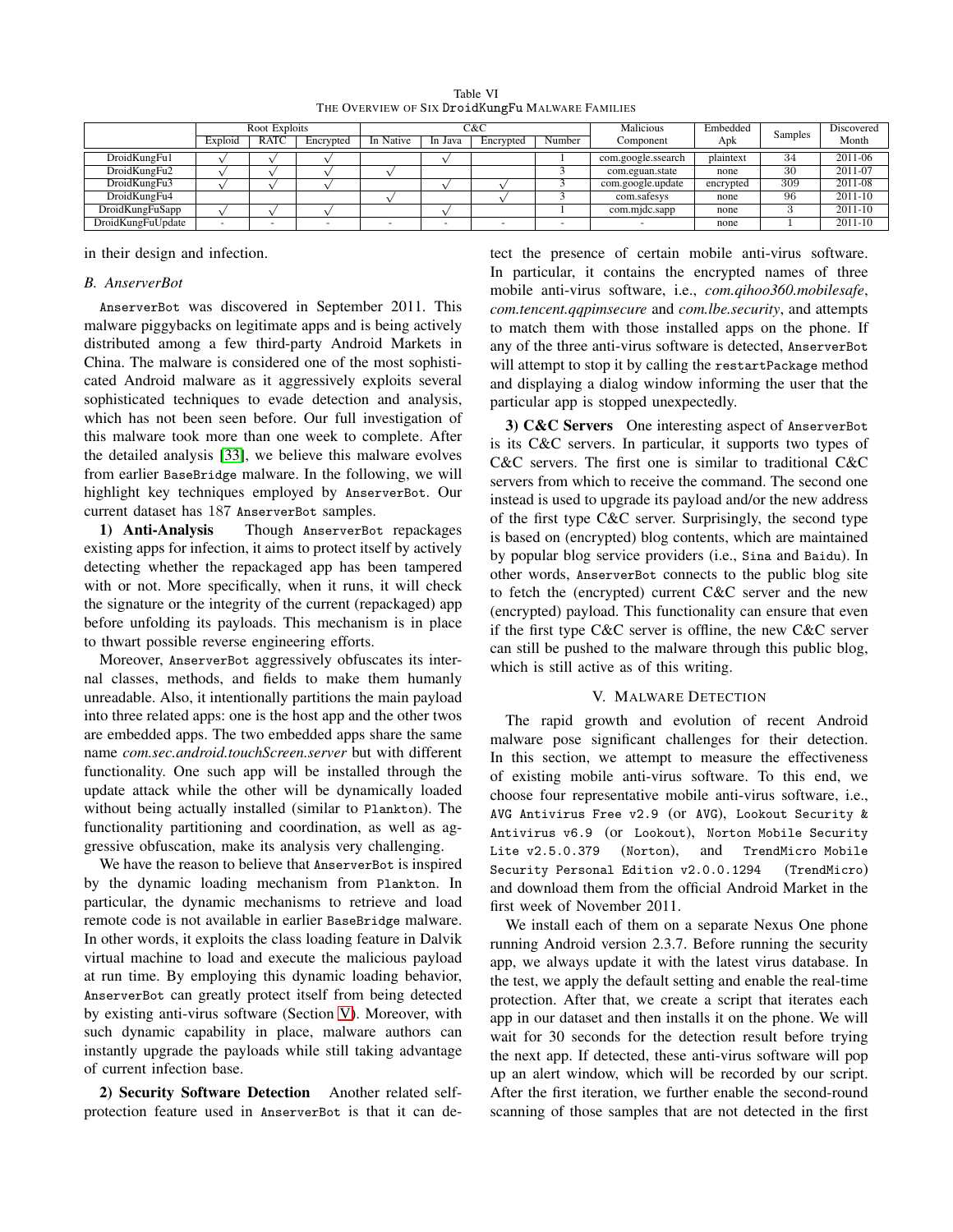<span id="page-11-1"></span>Table VII DETECTION RESULTS FROM FOUR REPRESENTATIVE MOBILE ANTI-VIRUS SOFTWARE

|                         | #                | <b>AVG</b>                |                    |                  | Lookout            |                 | Norton            | Trend<br>Micro            |                    |  |
|-------------------------|------------------|---------------------------|--------------------|------------------|--------------------|-----------------|-------------------|---------------------------|--------------------|--|
|                         |                  | #                         | $\%$               | #                | $\%$               | #               | $\%$              | #                         | $\%$               |  |
| <b>ADRD</b>             | $\overline{22}$  | $\overline{22}$           | 100.0              | $\overline{13}$  | 59.0               | $\overline{5}$  | $\overline{22.7}$ | $\overline{11}$           | 50.0               |  |
| AnserverBot             | 187              | 165                       | 88.2               | 89               | 47.5               | $\overline{2}$  | 1.0               | 57                        | 30.4               |  |
| Asroot                  | $\overline{8}$   | $\overline{\overline{3}}$ | 37.5               | $\overline{0}$   | 0.0                | $\overline{0}$  | 0.0               | $\overline{6}$            | 75.0               |  |
| <b>BaseBridge</b>       | $\overline{122}$ | $\overline{110}$          | 90.1               | $\overline{112}$ | $\overline{91.8}$  | $\overline{40}$ | $\overline{32.7}$ | $\overline{119}$          | 97.5               |  |
| <b>BeanBot</b>          | 8                | $\overline{0}$            | 0.0                | $\overline{0}$   | 0.0                | $\overline{0}$  | 0.0               | $\overline{0}$            | 0.0                |  |
| <b>Bgserv</b>           | $\overline{9}$   | $\overline{9}$            | 100.0              | $\overline{1}$   | 11.1               | $\overline{2}$  | $\overline{22.2}$ | $\overline{9}$            | 100.0              |  |
| CoinPirate              | $\overline{1}$   | $\overline{0}$            | 0.0                | $\overline{0}$   | 0.0                | $\overline{0}$  | $\overline{0.0}$  | $\overline{0}$            | 0.0                |  |
| CruseWin                | $\overline{2}$   | $\overline{0}$            | 0.0                | $\overline{2}$   | 100.0              | $\overline{2}$  | 100.0             | $\overline{2}$            | 100.0              |  |
| DogWars                 | $\overline{1}$   | $\overline{1}$            | 100.0              | $\overline{1}$   | 100.0              | $\overline{1}$  | 100.0             | ī                         | 100.0              |  |
| <b>DroidCoupon</b>      | $\overline{1}$   | $\overline{0}$            | $\overline{0.0}$   | $\overline{0}$   | $\overline{0.0}$   | $\overline{0}$  | $\overline{0.0}$  | $\overline{0}$            | 0.0                |  |
| <b>DroidDeluxe</b>      | ī                | ī                         | 100.0              | $\overline{1}$   | 100.0              | $\overline{0}$  | 0.0               | $\overline{1}$            | 100.0              |  |
| DroidDream              | 16               | $\overline{11}$           | 68.7               | 16               | 100.0              | $\overline{9}$  | 56.2              | 16                        | 100.0              |  |
| DroidDreamLight         | 46               | $\overline{14}$           | $\overline{30.4}$  | $\overline{45}$  | $\overline{97.8}$  | $\overline{11}$ | $\overline{23.9}$ | 46                        | 100.0              |  |
| DroidKungFu1            | $\overline{34}$  | $\overline{34}$           | 100.0              | $\overline{34}$  | 100.0              | $\overline{2}$  | $\overline{5.8}$  | $\overline{33}$           | 97.0               |  |
| DroidKungFu2            | 30               | $\overline{30}$           | 100.0              | $\overline{30}$  | 100.0              | $\overline{1}$  | $\overline{3.3}$  | 30                        | 100.0              |  |
| DroidKungFu3            | 309              | $\overline{0}$            | 0.0                | 307              | 99.3               | ī               | $\overline{0.3}$  | 305                       | 98.7               |  |
| DroidKungFu4            | 96               | $\overline{4}$            | 4.1                | 96               | 100.0              | $\overline{2}$  | $\overline{2.0}$  | 12                        | 12.5               |  |
| DroidKungFuSapp         | 3                | $\overline{0}$            | 0.0                | $\overline{0}$   | 0.0                | $\overline{0}$  | 0.0               | $\overline{0}$            | 0.0                |  |
| DroidKungFuUpdate       | $\overline{1}$   | $\overline{0}$            | 0.0                | $\overline{1}$   | 100.0              | $\overline{0}$  | 0.0               | $\overline{0}$            | 0.0                |  |
| Endofday                | $\overline{1}$   | $\overline{1}$            | 100.0              | $\overline{1}$   | 100.0              | $\overline{1}$  | 100.0             | $\overline{1}$            | 100.0              |  |
| FakeNetflix             | $\overline{1}$   | $\overline{0}$            | 0.0                | $\overline{1}$   | 100.0              | $\overline{1}$  | 100.0             | $\overline{1}$            | 100.0              |  |
| FakePlayer              | $\overline{6}$   | $\overline{6}$            | 100.0              | 6                | 100.0              | $\overline{6}$  | 100.0             | $\overline{6}$            | 100.0              |  |
| <b>GamblerSMS</b>       | $\overline{1}$   | $\overline{0}$            | $\overline{0.0}$   | $\overline{0}$   | 0.0                | $\overline{0}$  | 0.0               | ī                         | 100.0              |  |
| Geinimi                 | 69               | 69                        | 100.0              | 69               | 100.0              | 38              | 55.0              | 67                        | 97.1               |  |
| GGTracker               | ī                | ī                         | $\overline{100.0}$ | ī                | $\overline{100.0}$ | $\overline{1}$  | 100.0             | ī                         | 100.0              |  |
| GingerMaster            | $\overline{4}$   | $\overline{4}$            | 100.0              | $\overline{4}$   | 100.0              | $\overline{4}$  | 100.0             | $\overline{4}$            | $\overline{100.0}$ |  |
| GoldDream               | 47               | 29                        | 61.7               | 40               | 85.1               | 19              | $\overline{40.4}$ | 47                        | 100.0              |  |
| Gone <sub>60</sub>      | $\overline{9}$   | $\overline{9}$            | 100.0              | $\overline{9}$   | 100.0              | $\overline{4}$  | 44.4              | 7                         | 77.7               |  |
| <b>GPSSMSSpy</b>        | $\overline{6}$   | $\overline{0}$            | 0.0                | $\overline{6}$   | 100.0              | $\overline{2}$  | $\overline{33.3}$ | $\overline{\overline{3}}$ | 50.0               |  |
| <b>HippoSMS</b>         | $\overline{4}$   | $\overline{0}$            | 0.0                | $\overline{2}$   | 50.0               | $\overline{2}$  | 50.0              | $\overline{2}$            | 50.0               |  |
| <b>Jifake</b>           | $\overline{1}$   | $\overline{0}$            | 0.0                | $\overline{1}$   | 100.0              | $\overline{0}$  | 0.0               | $\overline{1}$            | $\overline{100.0}$ |  |
| <b>iSMSHider</b>        | $\overline{16}$  | $\overline{11}$           | 68.7               | $\overline{16}$  | 100.0              | $\overline{13}$ | $\overline{81.2}$ | 16                        | 100.0              |  |
| KMin                    | $\overline{52}$  | $\overline{52}$           | 100.0              | $\overline{0}$   | 0.0                | 40              | 76.9              | $\overline{52}$           | 100.0              |  |
| LoveTrap                | $\overline{1}$   | $\overline{0}$            | 0.0                | $\overline{1}$   | 100.0              | $\overline{1}$  | 100.0             | $\overline{1}$            | 100.0              |  |
| NickyBot                | ī                | $\overline{0}$            | 0.0                | $\overline{0}$   | 0.0                | $\overline{0}$  | $\overline{0.0}$  | $\overline{0}$            | 0.0                |  |
| NickySpy                | $\overline{2}$   | $\overline{2}$            | 100.0              | $\overline{2}$   | 100.0              | $\overline{2}$  | 100.0             | $\overline{2}$            | 100.0              |  |
| Pjapps                  | 58               | 44                        | 75.8               | 57               | 98.2               | 26              | 44.8              | 50                        | 86.2               |  |
| Plankton                | $\overline{11}$  | $\overline{11}$           | 100.0              | $\overline{0}$   | 0.0                | $\overline{1}$  | $\overline{9.0}$  | $\overline{6}$            | 54.5               |  |
| RogueLemon              | $\overline{2}$   | $\overline{0}$            | 0.0                | $\overline{0}$   | 0.0                | $\overline{0}$  | 0.0               | $\overline{0}$            | 0.0                |  |
| RogueSPPush             | 9                | 9                         | 100.0              | 3                | 33.3               | $\overline{0}$  | 0.0               | 8                         | 88.8               |  |
| SMSReplicator           | $\overline{1}$   | 1                         | 100.0              | $\overline{1}$   | 100.0              | $\overline{1}$  | 100.0             | $\overline{1}$            | 100.0              |  |
| SndApps                 | $\overline{10}$  | $\overline{10}$           | 100.0              | $\overline{6}$   | 60.0               | $\overline{0}$  | $\overline{0.0}$  | $\overline{4}$            | $\overline{40.0}$  |  |
| Spitmo                  | 1                | $\overline{1}$            | 100.0              | $\overline{1}$   | 100.0              | $\overline{1}$  | 100.0             | 1                         | 100.0              |  |
| Tapsnake                | $\overline{2}$   | $\overline{0}$            | 0.0                | $\overline{2}$   | 100.0              | $\overline{1}$  | 50.0              | ī                         | 50.0               |  |
| Walkinwat               | $\overline{1}$   | $\overline{0}$            | 0.0                | $\overline{1}$   | 100.0              | $\overline{1}$  | 100.0             | $\overline{1}$            | $\frac{100.0}{ }$  |  |
| YZHC                    | 22               | ī                         | 4.5                | ī                | 4.5                | 3               | 13.6              | $\overline{10}$           | 45.4               |  |
| zHash                   | $\overline{11}$  | $\overline{11}$           | 100.0              | $\overline{11}$  | 100.0              | $\overline{2}$  | 18.1              | $\overline{11}$           | 100.0              |  |
| Zitmo                   | $\overline{1}$   | ī                         | 100.0              | ī                | 100.0              | $\overline{1}$  | 100.0             | ī                         | 100.0              |  |
| Zsone                   | $\overline{12}$  | $\overline{12}$           | 100.0              | $\overline{12}$  | 100.0              | 5               | 41.6              | $\overline{12}$           | 100.0              |  |
| <b>Detected Samples</b> |                  |                           | 689                |                  | 1003               |                 | 254               |                           | 966                |  |
| (out of $1260$ )        |                  |                           | $(54.7\%)$         |                  | $(79.6\%)$         |                 | $(20.2\%)$        |                           | (76.7%)            |  |
|                         |                  |                           |                    |                  |                    |                 |                   |                           |                    |  |

round. In the second round, we will wait for 60 seconds to make sure that there is enough time for these security software to scan the malware.

The scanning results are shown in Table [VII.](#page-11-1) In the table, the first two columns list the malware family and the number of the samples in this malware family. The rest columns show the number of samples as well as the percentage being detected by the corresponding security software. At the end of the table, we show the number of detected samples for each anti-virus software and its corresponding detection rate. The results are not encouraging: Lookout detected 1003 malware samples in 39 families; TrendMicro detected 966 samples in 42 families; AVG detected 689 samples in 32 families; and Norton detected the least samples (254) in 36 families.

Apparently, these security software take different approaches in their design and implementation, which lead to different detection ratio even for the same malware family. For example, AVG detects all ADRD samples in our dataset, while Lookout detects <sup>59</sup>.0% of them. Also, Lookout detects most of DroidKungFu3 samples and all DroidKungFu4 samples while AVG can detect none of them  $(0.0\%)$  or few of them  $(4.1\%)$ .

There are some malware families that completely fail these four mobile security software. Examples are BeanBot, CoinPirate, DroidCoupon, DroidKungFuSapp, NickyBot and RogueLemon. One reason is that they are relatively new (discovered from August to October 2011). Therefore, existing mobile anti-virus companies may not get a chance to obtain a copy of these samples or extract their signatures. From another perspective, this does imply that they are still taking traditional approaches to have a signature database that represents known malware samples. As a result, if the sample is not available, it is very likely that it will not be detected.

## VI. DISCUSSION

<span id="page-11-0"></span>Our characterization of existing Android malware and an evolution-based study of representative ones clearly reveal a serious threat we are facing today. Unfortunately, existing popular mobile security software still lag behind and it becomes imperative to explore possible solutions to make a difference.

First, our characterization shows that most existing Android malware (86.0%) repackage other legitimate (popular) apps, which indicates that we might be able to effectively mitigate the threat by policing existing Android Markets for repackaging detection. However, the challenges lie in the large volume of new apps created on a daily basis as well as the accuracy needed for repackaging detection. In addition, the popularity of alternative Android Markets will also add significant challenges. Though there is no clear solution in sight, we do argue for a joint effort involving all parties in the ecosystem to spot and discourage repackaged apps.

Second, our characterization also indicates that more than one third (36.7%) of Android malware enclose platformlevel exploits to escalate their privilege. Unfortunately, the open Android platform has the well-known "fragmentation" problem, which leads to a long vulnerable time window of current mobile devices before a patch can be actually deployed. Worse, the current platform still lacks many desirable security features. ASLR was not added until very recently in Android 4.0. Other security features such as TrustZone and eXecute-Never need to be gradually rolled out to raise the bar for exploitation. Moreover, our analysis reveals that the dynamic loading ability of both native code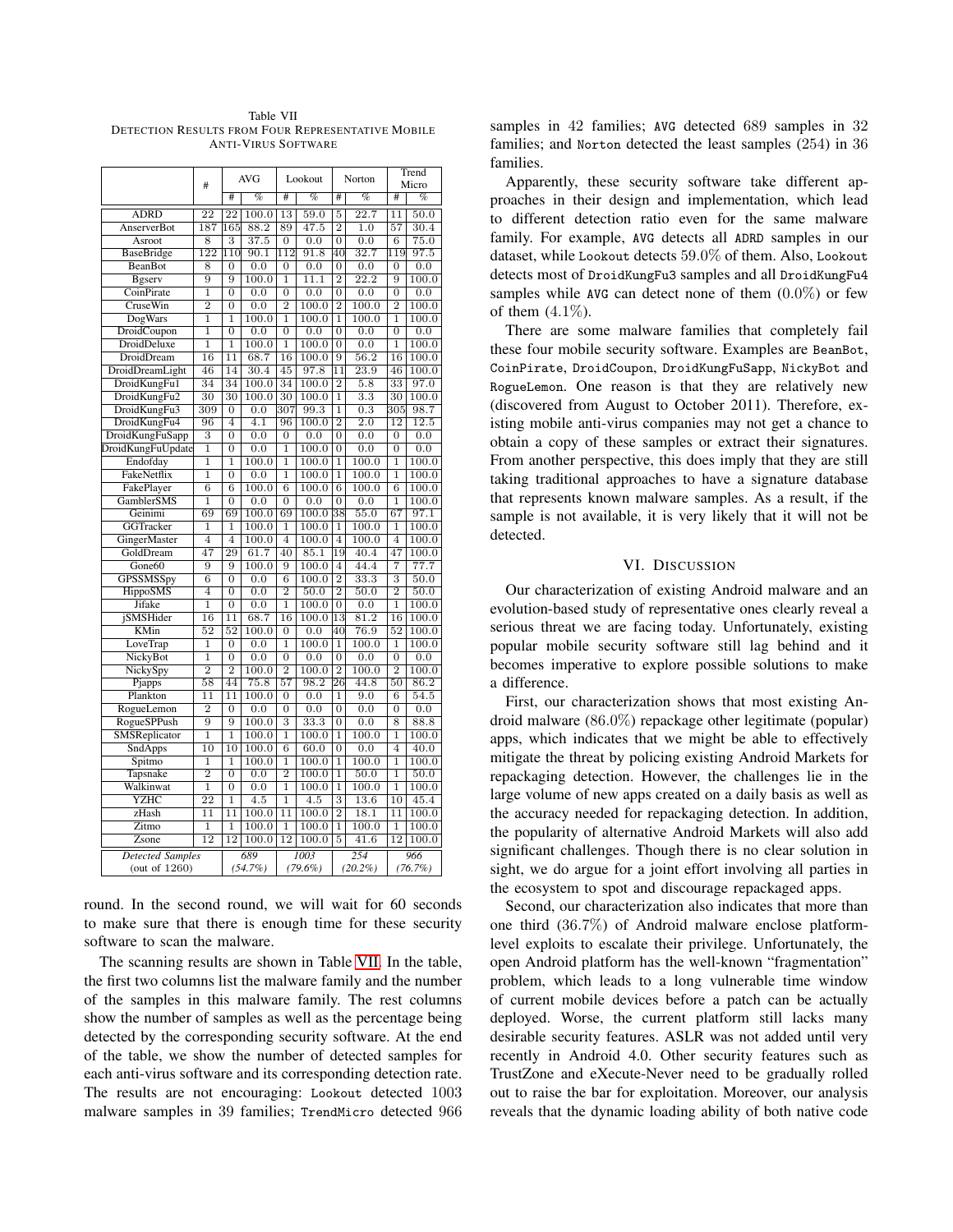and Dalvik code are being actively abused by existing malware (e.g., DroidKungFu and AnserverBot). There is a need to develop effective solutions to prevent them from being abused while still allowing legitimate uses to proceed.

Third, our characterization shows that existing malware (45.3%) tend to subscribe to premium-rate services with background SMS messages. Related to that, most existing malware intercept incoming SMS messages (e.g., to block billing information or sidestep the second-confirmation requirement). This problem might be rooted in the lack of finegrain control of related APIs (e.g., sendTextMessage). Specifically, the coarse-grained Android permission model can be possibly expanded to include additional context information to better facilitate users to make sound and informed decisions.

Fourth, the detection results of existing mobile security software are rather disappointing, which does raise a challenging question on the best model for mobile malware detection. Specifically, the unique runtime environments with limited resources and battery could preclude the deployment of sophisticated detection techniques. Also, the traditional content-signature-based approaches have been demonstrated not promising at all. From another perspective, the presence of centralized marketplaces (including alternative ones) does provide unique advantages in blocking mobile malware from entering the marketplaces in the first place.

Last but not least, during the process of collecting malware samples into our current dataset, we felt confusions from disorganized or confusing naming schemes. For example, BaseBridge has another name AdSMS (by different anti-virus companies); ADRD is the alias of Hongtoutou; and LeNa is actually a DroidKungFu variant. One possible solution may follow the common naming conventions used in desktop space, which calls for the cooperation from different mobile security software vendors.

#### VII. RELATED WORK

<span id="page-12-0"></span>Smartphone security and privacy has recently become a major concern. TaintDroid [\[34\]](#page-14-0) and PiOS [\[35\]](#page-14-1) are two systems that expose possible privacy leaks on Android and iOS, respectively. Comdroid [\[36\]](#page-14-2) [\[37\]](#page-14-3) and Woodpecker [\[38\]](#page-14-4) expose the confused deputy problem [\[39\]](#page-14-5) on Android. Accordingly, researches have proposed several possible solutions [\[37\]](#page-14-3) [\[40\]](#page-14-6) [\[41\]](#page-14-7) to this issue. Stowaway [\[42\]](#page-14-8) exposes the over-privilege problem (where an app requests more permissions than it uses) in existing apps. Schrittwieser *et al.* [\[43\]](#page-14-9) reports that certain security flaws exist in recent network-facing messaging apps. Traynor *et al.* [\[44\]](#page-14-10) characterizes the impact of mobile botnet on the mobile network. AdRisk [\[45\]](#page-14-11) systematically identifies potential risks from in-app advertisement libraries. Our work is different from them with a unique focus on systematically characterizing existing Android malware in the wild.

To improve the smartphone security and privacy, a number of platform-level extensions have been proposed. Specifically, Apex [\[46\]](#page-14-12), MockDroid [\[47\]](#page-14-13), TISSA [\[48\]](#page-14-14) and AppFence [\[49\]](#page-14-15) extend the current Android framework to provide find-grained controls of system resources accessed by untrusted third-party apps. Saint [\[50\]](#page-14-16) protects the exposed interfaces of an app to others by allowing the app developers to define related security policies for runtime enforcement. Kirin [\[51\]](#page-14-17) blocks the installation of suspicious apps by examining the existence of certain dangerous permission combination. L4Android [\[52\]](#page-14-18) and Cells [\[53\]](#page-14-19) run multiply OSes on a single smartphone for improved isolation and security. Note that none of them characterizes (or studies the evolution of) existing Android malware, which is the main focus of this work.

Among the most related, Felt *et al.* [\[54\]](#page-14-20) surveys 46 malware samples on three different mobile platforms, i.e., iOS, Android and Symbian, analyzes their incentives, and discusses possible defenses. In contrast, we examine a much larger dataset (with <sup>1</sup>, <sup>260</sup> malware samples in <sup>49</sup> different families) on one single popular platform – Android. The size of our dataset is instrumental to systematically characterizing malware infection behavior and understanding their evolution. Moreover, the subsequent test of existing mobile security software further necessitates a change for effective anti-mobile-malware solutions.

From another perspective, Becher *et al.* [\[55\]](#page-14-21) provides a survey of mobile network security, from the hardware layer to the user-centric attacks. DroidRanger [\[56\]](#page-14-22) detects malicious apps in existing official and alternative Android Markets. DroidMOSS [\[57\]](#page-14-23) uses the fuzzy hashing to detect the repackaged apps (potential malware) in third-party android markets. Enck *et al.* [\[58\]](#page-14-24) studies <sup>1</sup>, <sup>100</sup> top free (benign) Android apps to better understand the security characteristics of these apps. Our work differs from them by focusing on <sup>1</sup>, <sup>260</sup> malicious apps (accumulated from more than one year effort) and presenting a systematic study of their installation, activation, and payloads.

#### VIII. CONCLUSION

<span id="page-12-1"></span>In this paper, we present a systematic characterization of existing Android malware. The characterization is made possible with our more than one-year effort in collecting 1260 Android malware samples in 49 different families, which covers the majority of existing Android malware, ranging from its debut in August 2010 to recent ones in October 2011. By characterizing these malware samples from various aspects, our results show that (1) <sup>86</sup>.0% of them repackage legitimate apps to include malicious payloads; (2) <sup>36</sup>.7% contain platform-level exploits to escalate privilege; (3) <sup>93</sup>.0% exhibit the bot-like capability. A further indepth evolution analysis of representative Android malware shows the rapid development and increased sophistication, posing significant challenges for their detection. Sadly, the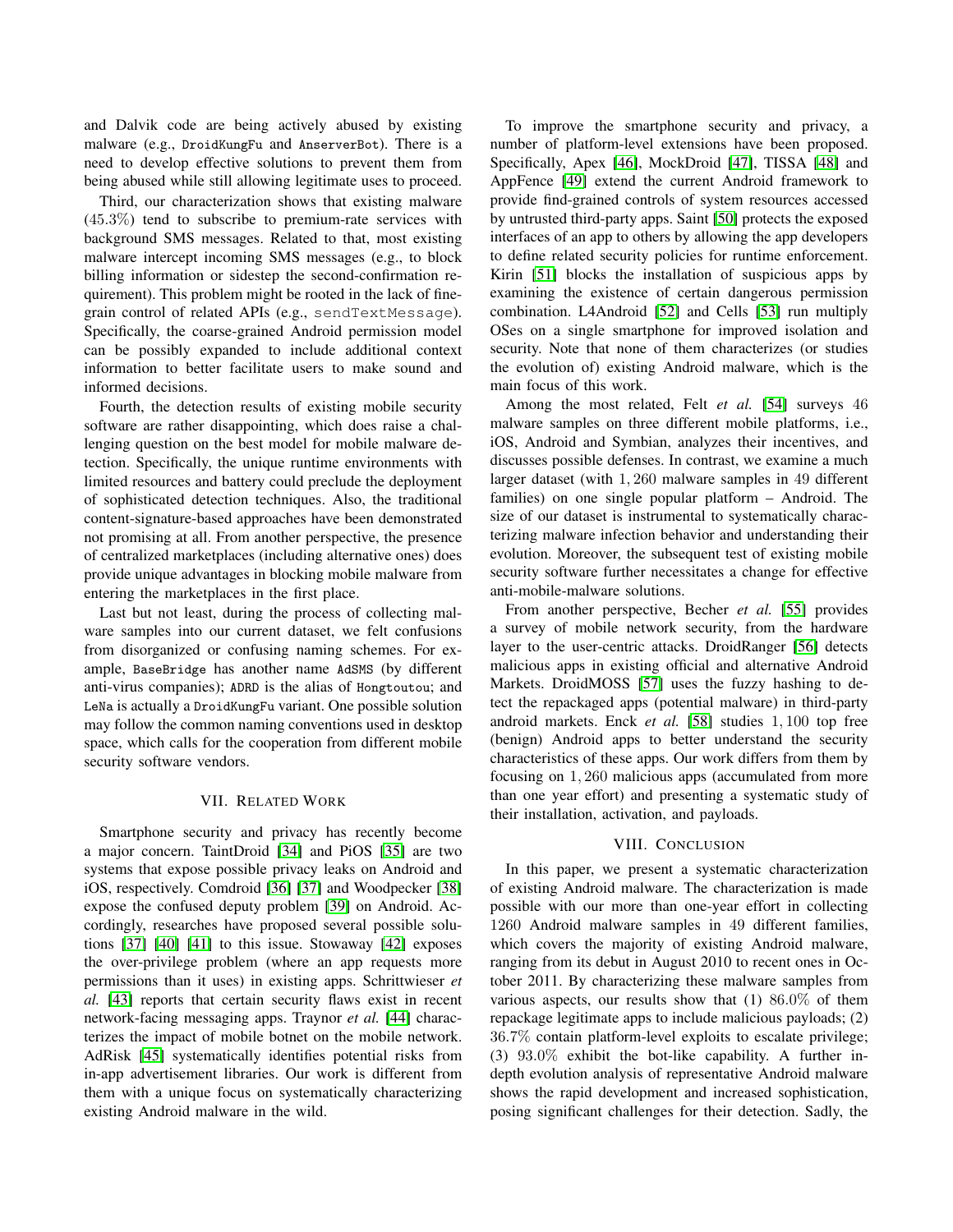evaluation with four existing mobile anti-virus software shows that the best case detects <sup>79</sup>.6% of them while the worst case detects only <sup>20</sup>.2%. These results call for the need to better develop next-generation anti-mobile-malware solutions.

## **ACKNOWLEDGMENT**

We would like to thank our shepherd, Patrick Traynor, and the anonymous reviewers for their comments that greatly helped improve the presentation of this paper. We also want to thank Michael Grace, Zhi Wang, Wu Zhou, Deepa Srinivasan, Minh Q. Tran, and Lei Wu for the helpful discussion. This work was supported in part by the US National Science Foundation (NSF) under Grants 0855297, 0855036, 0910767, and 0952640. Any opinions, findings, and conclusions or recommendations expressed in this material are those of the authors and do not necessarily reflect the views of the NSF.

#### **REFERENCES**

- <span id="page-13-0"></span>[1] (2011) Smartphone Shipments Tripled Since '08. Dumb Phones Are Flat. [http://tech.fortune.cnn.com/2011/11/01/](http://tech.fortune.cnn.com/2011/11/01/smartphone-shipments-tripled-since-08-dumb-phones-are-flat) [smartphone-shipments-tripled-since-08-dumb-phones-are](http://tech.fortune.cnn.com/2011/11/01/smartphone-shipments-tripled-since-08-dumb-phones-are-flat)[flat.](http://tech.fortune.cnn.com/2011/11/01/smartphone-shipments-tripled-since-08-dumb-phones-are-flat)
- <span id="page-13-1"></span>[2] Number of the Week: at Least 34% of Android Malware Is Stealing Your Data. [http://www.kaspersky.com/about/news/](http://www.kaspersky.com/about/news/virus/2011/Number_of_the_Week_at_Least_34_of_Android_Malware_Is_Stealing_Your_Data) [virus/2011/Number](http://www.kaspersky.com/about/news/virus/2011/Number_of_the_Week_at_Least_34_of_Android_Malware_Is_Stealing_Your_Data)\_of\_the\_Week\_at\_Least\_34\_of\_Android\_ [Malware](http://www.kaspersky.com/about/news/virus/2011/Number_of_the_Week_at_Least_34_of_Android_Malware_Is_Stealing_Your_Data)\_Is\_Stealing\_Your\_Data.
- <span id="page-13-2"></span>[3] Malicious Mobile Threats Report 2010/2011. [http://www.](http://www.juniper.net/us/en/company/press-center/press-releases/2011/pr_2011_05_10-09_00.html) [juniper.net/us/en/company/press-center/press-releases/2011/](http://www.juniper.net/us/en/company/press-center/press-releases/2011/pr_2011_05_10-09_00.html) pr\_2011\_05\_10-09\_[00.html.](http://www.juniper.net/us/en/company/press-center/press-releases/2011/pr_2011_05_10-09_00.html)
- <span id="page-13-3"></span>[4] Security Alert: AnserverBot, New Sophisticated Android Bot Found in Alternative Android Markets. [http://www.csc.ncsu.](http://www.csc.ncsu.edu/faculty/jiang/AnserverBot/) [edu/faculty/jiang/AnserverBot/.](http://www.csc.ncsu.edu/faculty/jiang/AnserverBot/)
- <span id="page-13-4"></span>[5] Security Alert: New Stealthy Android Spyware – Plankton – Found in Official Android Market. [http://www.csc.ncsu.edu/](http://www.csc.ncsu.edu/faculty/jiang/Plankton/) [faculty/jiang/Plankton/.](http://www.csc.ncsu.edu/faculty/jiang/Plankton/)
- <span id="page-13-5"></span>[6] Lookout Mobile Security. [https://www.mylookout.com/.](https://www.mylookout.com/)
- [7] NetQin Mobile Security. [http://www.netqin.com/en/.](http://www.netqin.com/en/)
- [8] AVG Mobilation. [http://free.avg.com/us-en/antivirus-for](http://free.avg.com/us-en/antivirus-for-android.tpl-crp)[android.tpl-crp.](http://free.avg.com/us-en/antivirus-for-android.tpl-crp)
- [9] Symantec. [http://www.symantec.com/.](http://www.symantec.com/)
- [10] Fortinet. [http://www.fortinet.com/.](http://www.fortinet.com/)
- [11] TrendMicro. [http://www.virustotal.com/.](http://www.virustotal.com/)
- <span id="page-13-6"></span>[12] Security Alerts. [http://www.csc.ncsu.edu/faculty/jiang/.](http://www.csc.ncsu.edu/faculty/jiang/)
- <span id="page-13-7"></span>[13] One Year Of Android Malware (Full List). [http://](http://paulsparrows.wordpress.com/2011/08/11/one-year-of-android-malware-full-list/) [paulsparrows.wordpress.com/2011/08/11/one-year-of](http://paulsparrows.wordpress.com/2011/08/11/one-year-of-android-malware-full-list/)[android-malware-full-list/.](http://paulsparrows.wordpress.com/2011/08/11/one-year-of-android-malware-full-list/)
- <span id="page-13-8"></span>[14] Security Alert: New DroidKungFu Variant – AGAIN! – Found in Alternative Android Markets. [http://www.csc.ncsu.](http://www.csc.ncsu.edu/faculty/jiang/DroidKungFu3/) [edu/faculty/jiang/DroidKungFu3/.](http://www.csc.ncsu.edu/faculty/jiang/DroidKungFu3/)
- <span id="page-13-9"></span>[15] Android.Bgserv Found on Fake Google Security Patch. [http://www.symantec.com/connect/blogs/androidbgserv](http://www.symantec.com/connect/blogs/androidbgserv-found-fake-google-security-patch)[found-fake-google-security-patch.](http://www.symantec.com/connect/blogs/androidbgserv-found-fake-google-security-patch)
- <span id="page-13-10"></span>[16] WAPS. [http://www.waps.cn/.](http://www.waps.cn/)
- <span id="page-13-11"></span>[17] GGTracker Technical Tear Down. [http://blog.mylookout.](http://blog.mylookout.com/wp-content/uploads/2011/06/GGTracker-Teardown_Lookout-Mobile-Security.pdf) [com/wp-content/uploads/2011/06/GGTracker-Teardown](http://blog.mylookout.com/wp-content/uploads/2011/06/GGTracker-Teardown_Lookout-Mobile-Security.pdf) [Lookout-Mobile-Security.pdf.](http://blog.mylookout.com/wp-content/uploads/2011/06/GGTracker-Teardown_Lookout-Mobile-Security.pdf)
- <span id="page-13-12"></span>[18] Malicious QR Codes Pushing Android Malware. [https://www.](https://www. securelist.com/en/blog/208193145/Its_time_for_malicious_QR_codes) [securelist.com/en/blog/208193145/Its](https://www. securelist.com/en/blog/208193145/Its_time_for_malicious_QR_codes)\_time\_for\_malicious\_ QR\_[codes.](https://www. securelist.com/en/blog/208193145/Its_time_for_malicious_QR_codes)
- <span id="page-13-13"></span>[19] First SpyEye Attack on Android Mobile Platform now in the Wild. [https://www.trusteer.com/blog/first-spyeye-attack](https://www.trusteer.com/blog/first-spyeye-attack-android-mobile-platform-now-wild)[android-mobile-platform-now-wild.](https://www.trusteer.com/blog/first-spyeye-attack-android-mobile-platform-now-wild)
- <span id="page-13-14"></span>[20] ZeuS-in-the-Mobile - Facts and Theories. [http://www.](http://www.securelist.com/en/analysis/204792194/ZeuS_in_the_Mobile_Facts_and_Theories) [securelist.com/en/analysis/204792194/ZeuS](http://www.securelist.com/en/analysis/204792194/ZeuS_in_the_Mobile_Facts_and_Theories)\_in\_the\_Mobile\_ Facts\_and\_[Theories.](http://www.securelist.com/en/analysis/204792194/ZeuS_in_the_Mobile_Facts_and_Theories)
- <span id="page-13-15"></span>[21] OR code. http://en.wikipedia.org/wiki/OR code.
- <span id="page-13-16"></span>[22] Using QR tags to Attack SmartPhones (Attaging). [http://](http://kaoticoneutral.blogspot.com/2011/09/using-qr-tags-to-attack-smartphones_10.html) [kaoticoneutral.blogspot.com/2011/09/using-qr-tags-to](http://kaoticoneutral.blogspot.com/2011/09/using-qr-tags-to-attack-smartphones_10.html)[attack-smartphones](http://kaoticoneutral.blogspot.com/2011/09/using-qr-tags-to-attack-smartphones_10.html) 10.html.
- <span id="page-13-17"></span>[23] Asroot. [http://milw0rm.com/sploits/android-root-20090816.](http://milw0rm.com/sploits/android-root-20090816.tar.gz) [tar.gz.](http://milw0rm.com/sploits/android-root-20090816.tar.gz)
- <span id="page-13-18"></span>[24] android trickery. [http://c-skills.blogspot.com/2010/07/](http://c-skills.blogspot.com/2010/07/android-trickery.html) [android-trickery.html.](http://c-skills.blogspot.com/2010/07/android-trickery.html)
- <span id="page-13-19"></span>[25] Droid2. [http://c-skills.blogspot.com/2010/08/droid2.html.](http://c-skills.blogspot.com/2010/08/droid2.html)
- <span id="page-13-20"></span>[26] Zimperlich sources. [http://c-skills.blogspot.com/2011/02/](http://c-skills.blogspot.com/2011/02/zimperlich-sources.html) [zimperlich-sources.html.](http://c-skills.blogspot.com/2011/02/zimperlich-sources.html)
- <span id="page-13-21"></span>[27] adb trickery #2. [http://c-skills.blogspot.com/2011/01/adb](http://c-skills.blogspot.com/2011/01/adb-trickery-again.html)[trickery-again.html.](http://c-skills.blogspot.com/2011/01/adb-trickery-again.html)
- <span id="page-13-22"></span>[28] yummy yummy, GingerBreak! [http://c-skills.blogspot.com/](http://c-skills.blogspot.com/2011/04/yummy-yummy-gingerbreak.html) [2011/04/yummy-yummy-gingerbreak.html.](http://c-skills.blogspot.com/2011/04/yummy-yummy-gingerbreak.html)
- <span id="page-13-23"></span>[29] Revolutionary - zergRush local root 2.2/2.3. [http://forum.xda](http://forum.xda-developers.com/showthread.php?t=1296916)[developers.com/showthread.php?t=1296916.](http://forum.xda-developers.com/showthread.php?t=1296916)
- <span id="page-13-24"></span>[30] Security Alert: New Sophisticated Android Malware Droid-KungFu Found in Alternative Chinese App Markets. [http://](http://www.csc.ncsu.edu/faculty/jiang/DroidKungFu.html) [www.csc.ncsu.edu/faculty/jiang/DroidKungFu.html.](http://www.csc.ncsu.edu/faculty/jiang/DroidKungFu.html)
- <span id="page-13-25"></span>[31] LeNa (Legacy Native) Teardown. [http://blog.mylookout.](http://blog.mylookout.com/wp-content/uploads/2011/10/LeNa-Legacy-Native-Teardown_Lookout-Mobile-Security1.pdf) [com/wp-content/uploads/2011/10/LeNa-Legacy-Native-](http://blog.mylookout.com/wp-content/uploads/2011/10/LeNa-Legacy-Native-Teardown_Lookout-Mobile-Security1.pdf)Teardown [Lookout-Mobile-Security1.pdf.](http://blog.mylookout.com/wp-content/uploads/2011/10/LeNa-Legacy-Native-Teardown_Lookout-Mobile-Security1.pdf)
- <span id="page-13-26"></span>[32] DroidKungFu Utilizes an Update Attack. [http://www.f-secure.](http://www.f-secure.com/weblog/archives/00002259.html) [com/weblog/archives/00002259.html.](http://www.f-secure.com/weblog/archives/00002259.html)
- <span id="page-13-27"></span>[33] An Analysis of the AnserverBot Trojan. [http://www.csc.ncsu.](http://www.csc.ncsu.edu/faculty/jiang/pubs/AnserverBot_Analysis.pdf) [edu/faculty/jiang/pubs/AnserverBot](http://www.csc.ncsu.edu/faculty/jiang/pubs/AnserverBot_Analysis.pdf) Analysis.pdf.